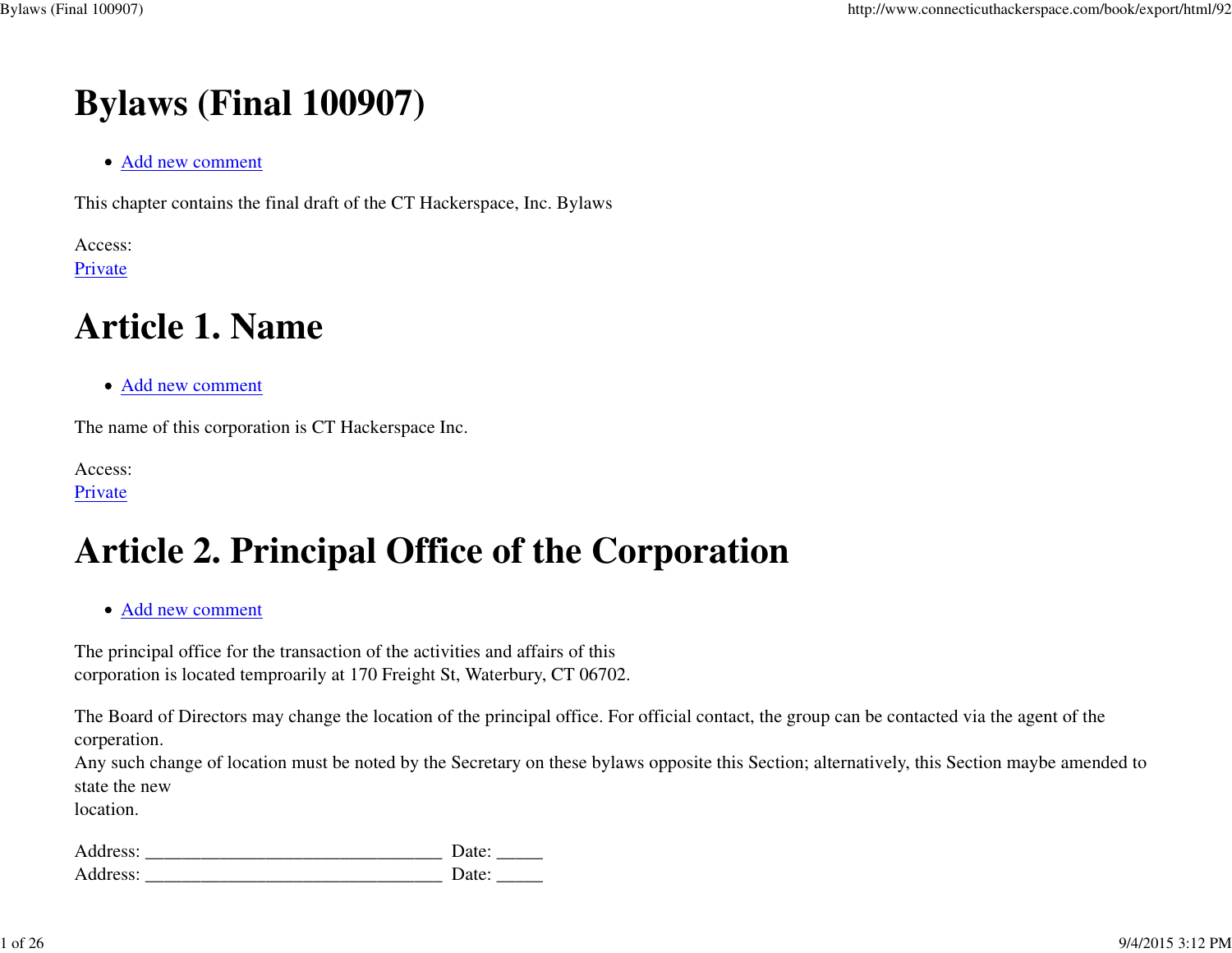Bylaws (Final 100907)

| Address. |  |
|----------|--|
|          |  |

The board may at any time establish branch or subordinate offices at anyplace or places where this corporation is qualified to conduct its activities.

#### Access: Private

# **Article 3. Purpose**

Add new comment

### 3.1 Purpose

,

The purpose of this corporation is to promote and encourage technical ,scientific, and artistic skills through individual projects, social collaboration, and education. Also in the context of these purposes, the corporation shall engage inscientific, charitable and educational activities within the meaning of Section501 (c)(3) of the Internal Revenue Code, including but not limited to:(a). Through talks, classes, workshops, collaborative projects, and other activities, to encourage research, knowledge exchange, learning, and mentoringin a safe, clean space.

(b). Provide educational spaces for teaching practical skills and theory oftechnology, science, and art.

(c). Provide work space, storage, and other resources for projects related to

art, science, and technology that will benefit the individual members' personal growth in their fields of interest, encouraging the individual members to share their projects and knowledge for the betterment of society through art, scienceand technology.

(d). To create, learn, and teach, individually and as a group, inviting membersof the community in Connecticut and the world.

(e). To develop, support the development of, and provide resources lor the development of free and open source software and hardware for Ihe benefit ofsociety.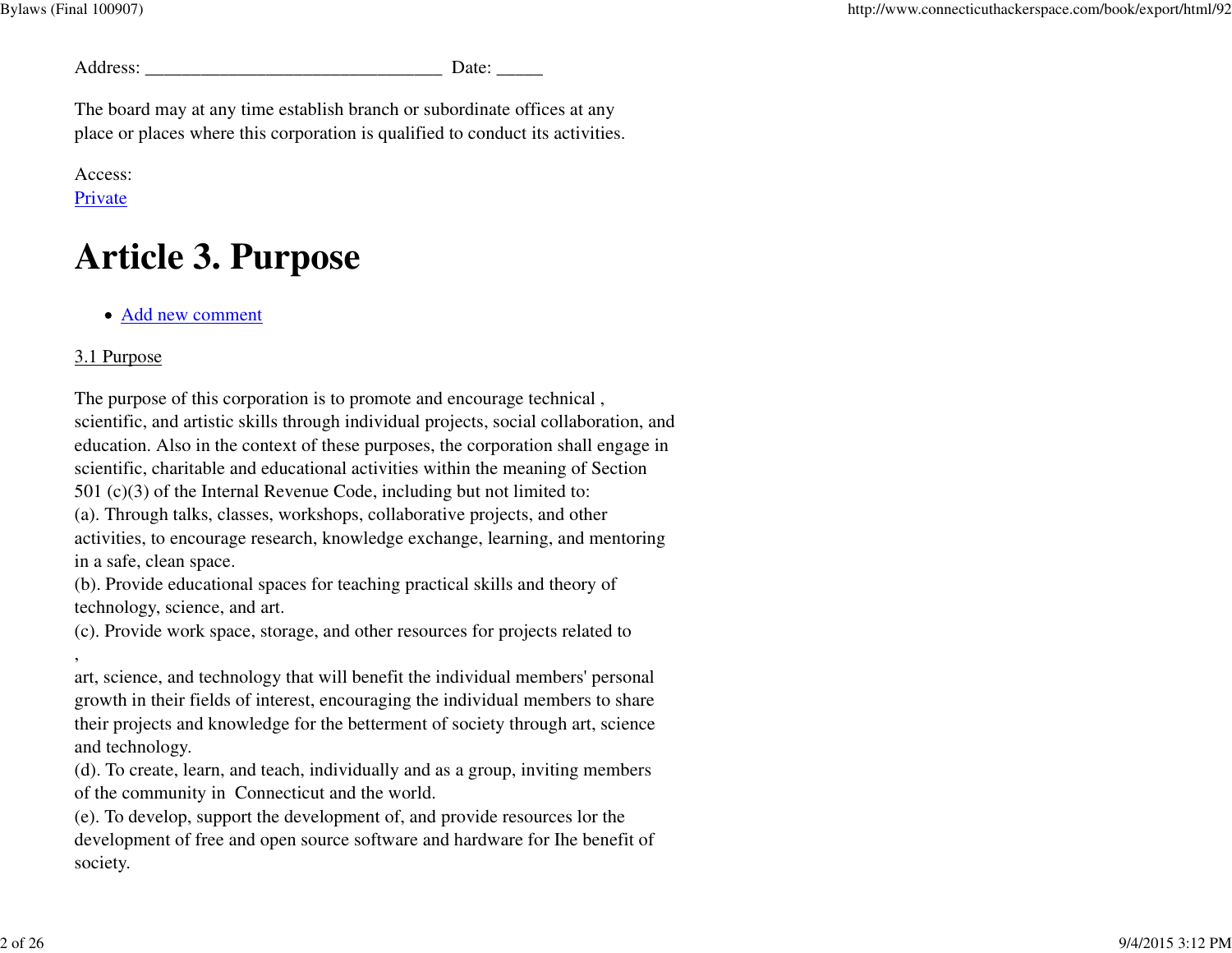(I). Collaboration across disciplines for Ihe benefit of cultural, charitable, andscientific causes.

(g). To foster, by all legal means, the common purposes of its participants.

(h). To conduct or engage in all lawful activities in furtherance of the statedpurposes or those incidental to them.

#### 3.2. Limitation on Activities

 The activities of the Corporation shall be performed in service to and with guidance of the community of participants. Notwithstanding any other provisions of these Articles, the Corporation shall not carry on any activities not permitted tobe carried on by a corporation exempt from federal income tax under Section501 (c)(3) of the Code.

Access:

Private

# **Article 4. Construction and Definitions**

#### Add new comment

Unless the context requires otherwise, the general provisions, rules of construction, and definitions in the Connecticut Non-Stock Corporation Law shall govern the construction of these bylaws. Without limiting the generality of the preceding sentence, the masculine gender includes thefeminine and neuter, the singular includes the plural, the plural includes the singular, and the term "person" includes both a legal entity and anatural person.

Access: Private

# **Article 5. Dedication of Assets**

Add new comment

This corporation's assets are irrevocably dedicated to public benefit

purposes. No part of the net earnings. properties, or assets of the corporation, on dissolution or otherwise, shall inure to the benefit of any privateperson or individual, or to any director or officer of the corporation.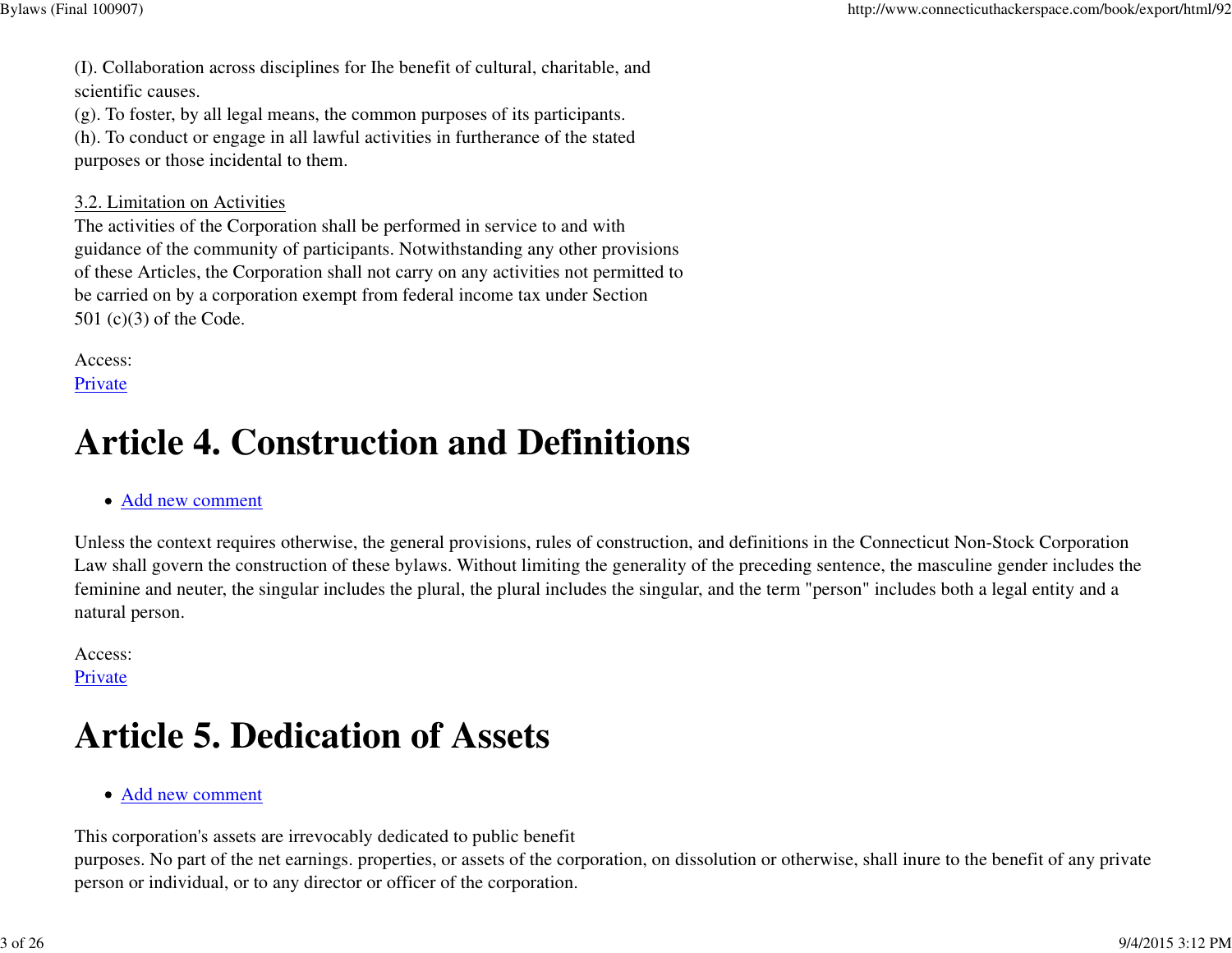On liquidation or dissolution, all properties and assets remaining after payment, or provision for payment, of all debts and liabilities of the corporation shall be distributed to a nonprofit fund, foundation, or corporation that is organized and operated exclusively for charitable purposesand that has established its exempt status under Internal Revenue Code section 501 (c)(3).

Access:

# **Private**

# **Article 6. Corporation with Members**

Add new comment

# **6.1 . Qualifications of Membership**

This corporation shall have one class of members. Any person dedicated

 to the purposes of the corporation and seeking membership shall be eligible for membership on approval of the membership application by theBoard and on timely payment of such dues and fees as the Board may fix from time to time.

# **6.2. Rights of Membership**

All members shall have the right to vote, as set forth in these bylaws, on the election of directors. on the disposition of all or substantially all of the corporation's assets, on any merger and its principal terms and any amendment of those terms. and on any election to dissolve the corporation. Inaddition, members shall have all rights afforded members under the Connecticut Non-StockCorporation Law.

# **6.3. Other Persons Associated With Corporation**

This corporation may refer other persons or entities associated with it as

 "members," even though those persons or entities are not voting members as set forth in this Article 6 of these bylaws, but no such referenceshall constitute

 anyone as a member within the meaning of Connecticut Non-Stock Corporation Law unless that person or entity shall have qualified for a votingmembership under Section 6.1 of these bylaws.

### **6.4. Members' Dues, Fees. and Assessments**

 Each member must pay, within the time and on the conditions set by the Board , the dues, fees, and assessments in amounts to be fixed from time to timeby the Board.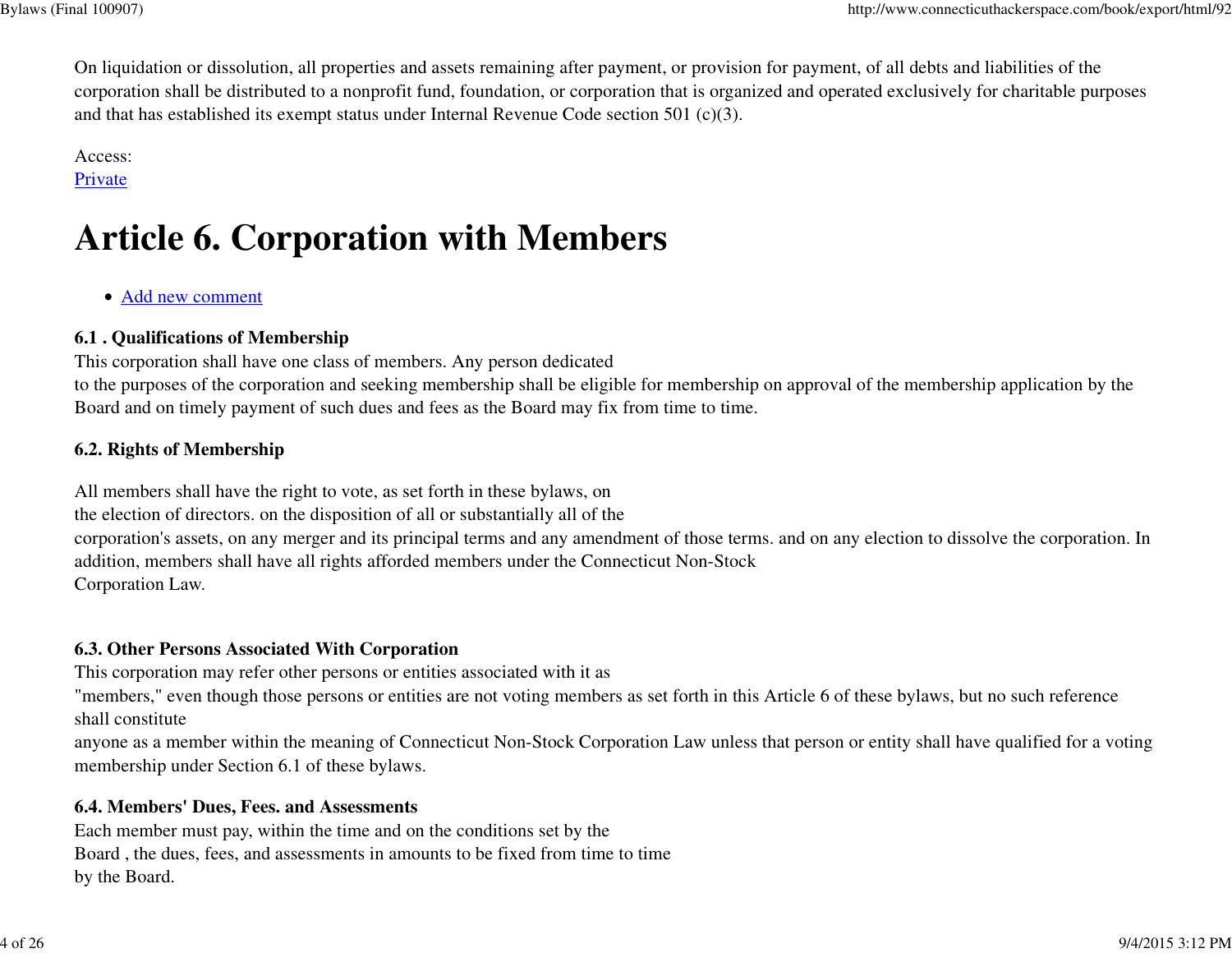#### **6.5. Members in Good Standing**

 Members who have paid the required dues, fees, and assessments in accordance with these bylaws and who are not suspended shall be membersin good standing.

### **6.6. Termination of Membership**

 A membership shall terminate on occurrence of any of the followingevents:

(a) Resignation of the member;

 (b) Expiration of the period of membership. unless the membership isrenewed on the renewal terms fixed by the board;

(c) The member's failure to pay dues, fees , or assessments as set by theboard within 30 days after they are due and payable;

(d) Any event that renders the member ineligible for membership, or

failure to satisfy membership qualifications; or

(e) Termination of membership under Section 6.8 of these bylaws based

on the good faith determination by the board, or a committee or person

authorized by the board to make such a determination, that the member has

failed in a material and serious degree to observe the rules of conduct of the

corporation, or has engaged in conduct materially and seriously prejudicial to the corporation's purposes and interests.

### **6 .7. Suspension of Membership**

A member may be suspended, under Section 6.8 of these bylaws, based on the good faith determination by the Board , or a committee or person authorized by the Board to make such a determination, that the member has failed in a material and serious degree to observe the corporation's rules of conduct, or has engaged in conduct materially and seriously prejudicial to the corporation's purposes and interests. A person whose membership is suspended shall not be a member duringthe period of suspension,

### **6.8. Termination or Suspension of Membership - Procedure**

 If grounds appear to exist for suspending or terminating a member under Sections 6.6 and 6.7 of these bylaws, the following procedure shall be followed :(a) The Board shall give the member at least 15 days' prior notice of theproposed suspension or termination and the reasons for the proposed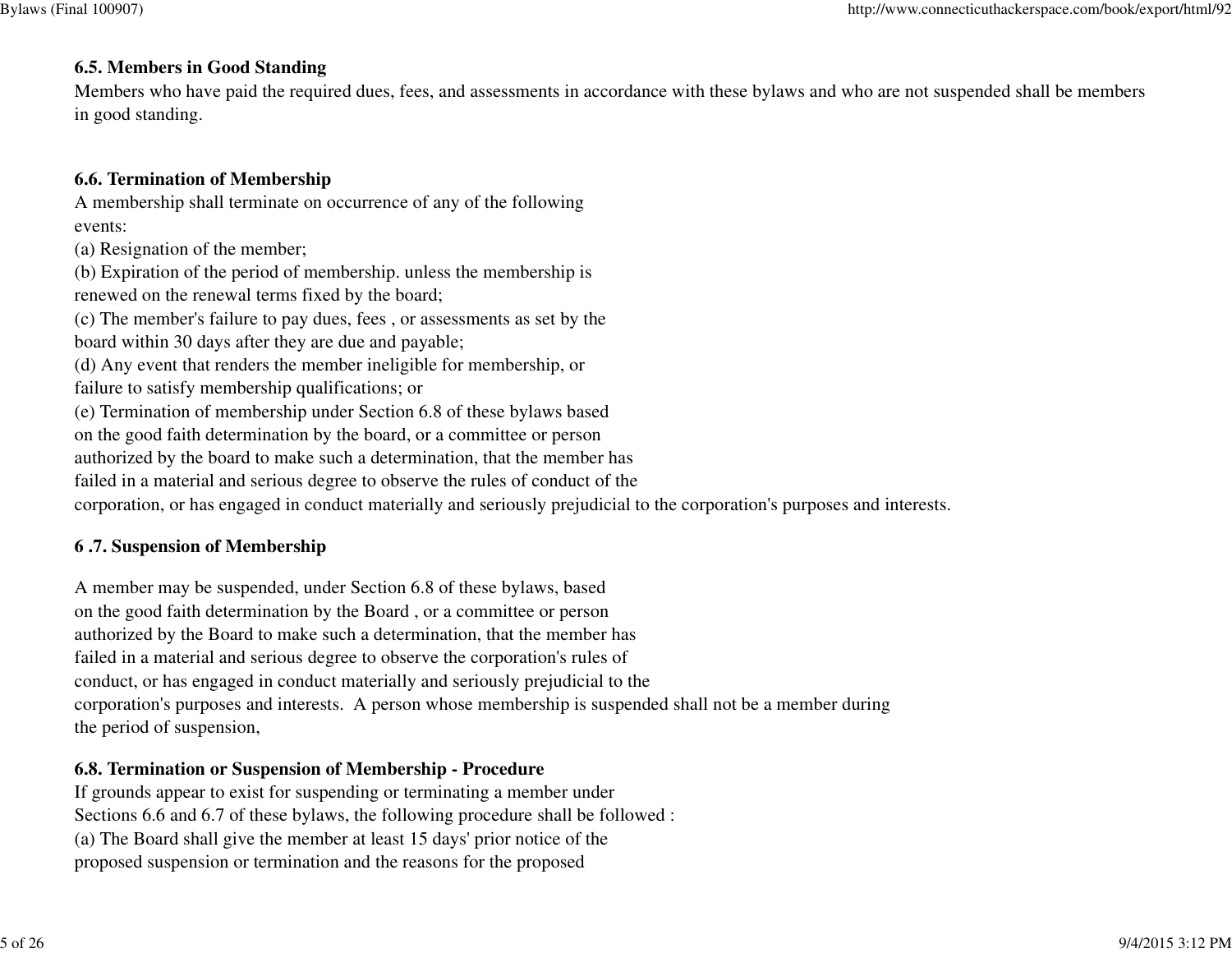suspension or termination. Notice shall be given by any method reasonably calculated to provide actual notice. Notice given by mail shall be sent by firstclass or registered mail to the member's last address as shown on thecorporation's records.

(b) The member shall be given an opportunity to be heard, either orally or

 in writing, at least five days before the effective date of the proposed suspension or termination. The hearing shall be held, or the written statement considered, by the Board or by a committee or person authorized by the Board to determine whether the suspension or terminationshould occur.

(c) The Board, committee, or person shall decide whether a member

 should be suspended, expelled, or sanctioned in any way. The decision of theBoard, committee, or person shall be final.

(d) Any action challenging an expulsion, suspension, or termination of membership, including a claim alleging defective notice, must be commencedwithin one year after the date of the expulsion , suspension, or termination .

#### **6.9. Non Transferability of Memberships**

 No membership or right arising from membership shall be transferred. Allmembership rights cease on the member's death or incapacity.

#### **6.10. Meetings**

a. General Meetings

(1) Annual Meeting

 A general meeting of members shall be held at least annually at such time and place, and on such notice, if any, as the board may determine. Unless elected by written ballot, directors shall be elected at this meeting. Subject to Section 6.11 of these bylaws, any other proper business may be transacted atthis meeting.

(2) Place of Meeting

Meetings of the members shall be held at any place within or outside

 Connecticut designated by the board or by the written consent of all members entitled to vote at the meeting, given before or after the meeting. Inthe absence of any such designation, members' meetings shall be held at the corporation's principal office. The Board may authorize memberswho are not present in person to participate by electronic transmission or electronic videocommunication.

(3) Meeting conducted by Electronic Transmission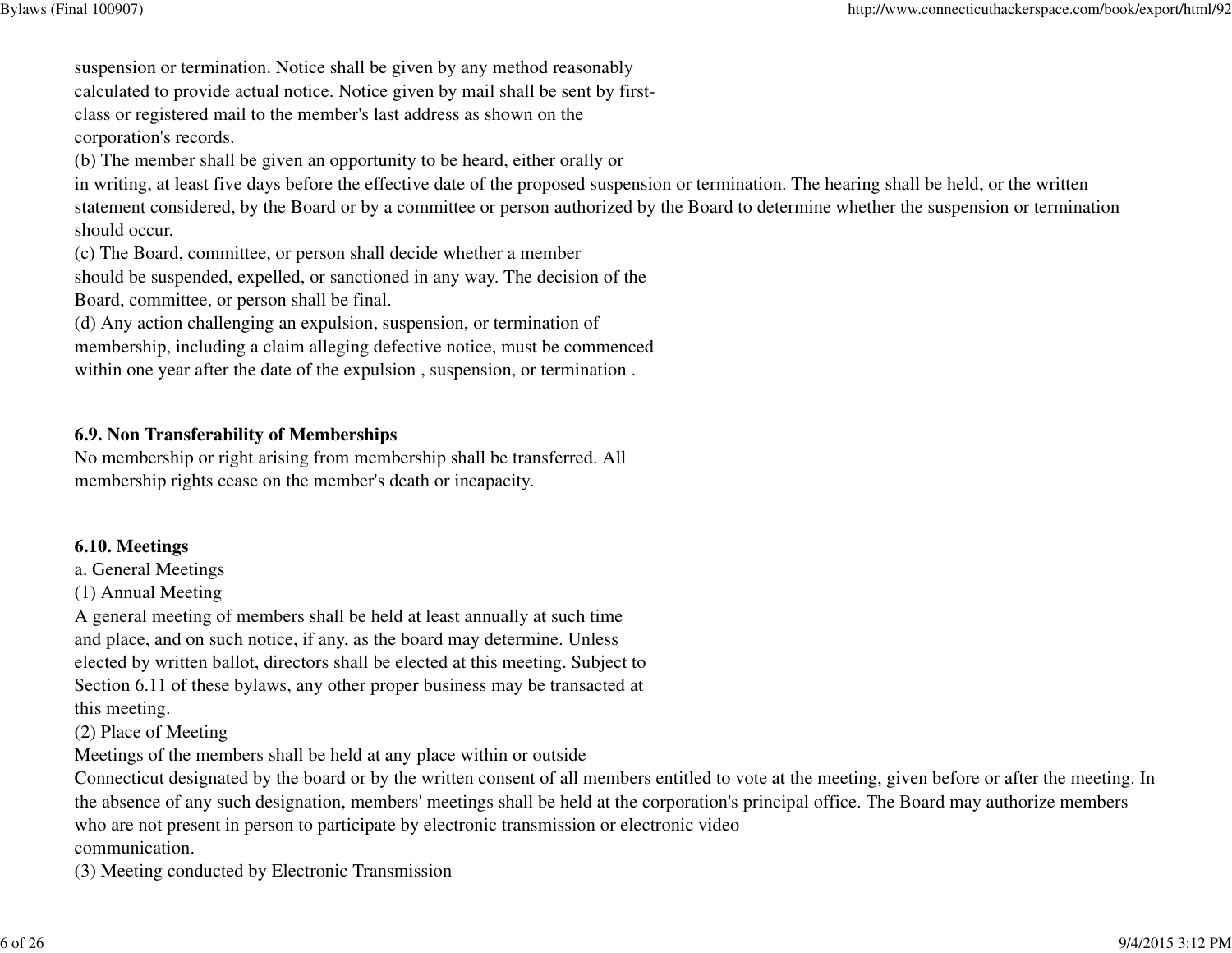A meeting of the members may be conducted, in whole or in part, by electronic transmission by and to the corporation or by electronic video screencommunication

 (a) if the corporation implements reasonable measures to provide members in person or by proxy a reasonable opportunity to participale in themeeting and to vote on matters submitted to the members, including an opportunity to read or hear the proceedings of the meeting substantiallyconcurrently with those proceedings, and

(b) if any member votes or takes other action at the meeting by

 means of electronic transmission to the corporation or electronic video screencommunication, a record of that vote or action is maintained by the corporation.

b. Special Meetings

(1) Authority to Call Special Meetings

 The Board or the chairman of the Board, if any, or the president, or five percent (5%) or more of the members, may call a special meeting of themembers for any lawful purpose at any time.

(2) Calling Special Meetings. Special meeting called by any person entitled to call a meeting of the members shall be called by written request,specifying the general nature of the business proposed to be transacted, and submitted to the chair of the board, if any, or the president or anyvice president or the secretary of the corporation. The officer receiving the request shall cause notice to be given promptly to the members entitled to vote, under Section 6.11 of these bylaws, stating that a meeting will be held at a specified time and date fixed by the Board, provided,however, that the meeting date shall be at least 35 but no more than 90 days after receipt of the request. If the notice is not given with in 20 daysafter the request is received, the person or persons requesting the meeting may give the notice. Nothing in this Section shall be construed aslimiting, fixing , or affecting the time at which a meeting of members may be held when the meeting is called by the Board.

(3) Proper Business of Special Meeting

 No business, other than the business that was set forth in the notice of themeeting, may be transacted at a special meeting.

#### **6.11. Notice**

a. General Notice Requirements

 Whenever members are required or permitted to take any action at a meeting, a written notice of the meeting shall be given, under Sections 6.11 ofthese bylaws, to each member entitled to vote at that meeting. The notice shallspecify the place, date, and hour of the meeting, and the means of electronic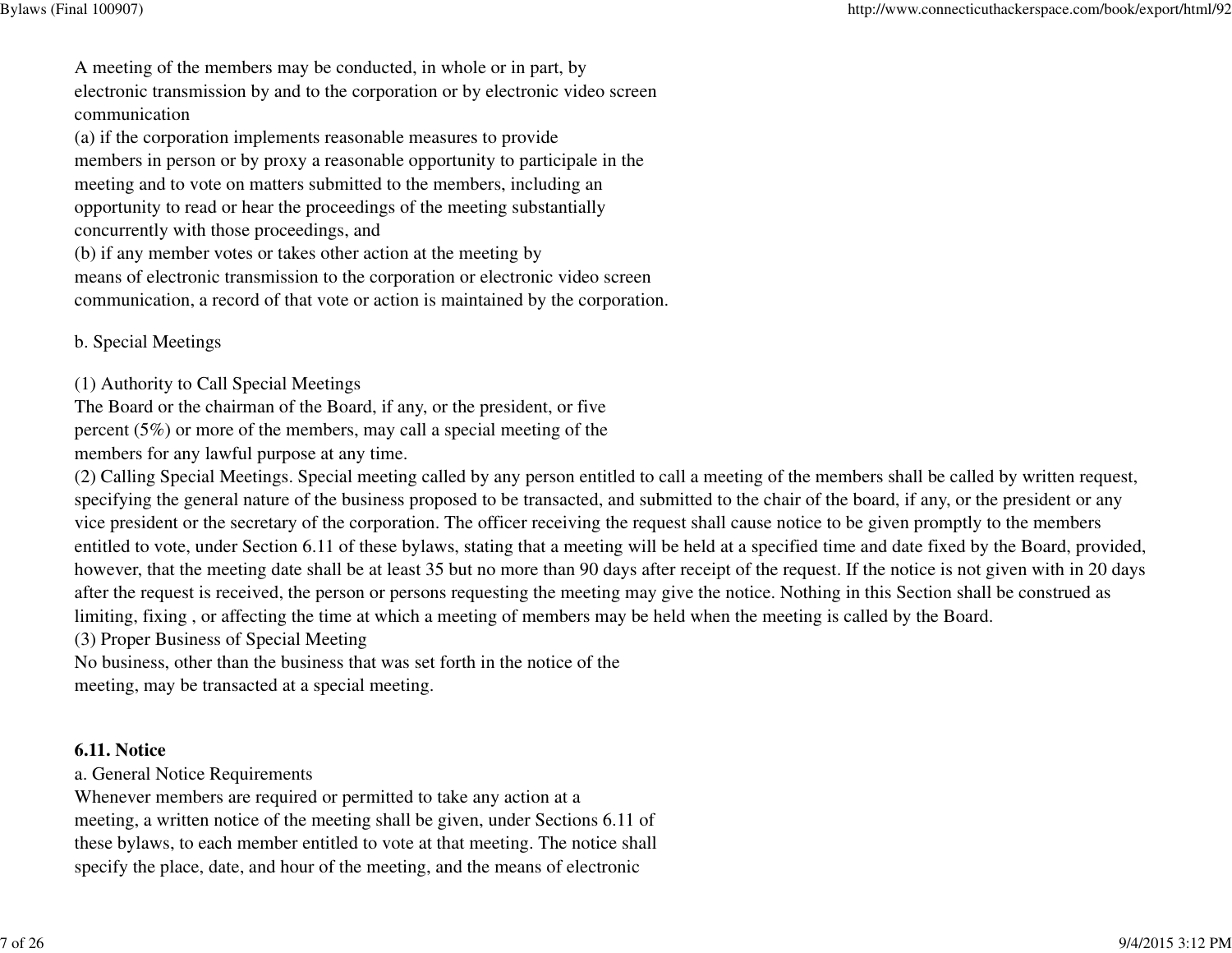transmission by and to the corporation or electronic video screen communication, if any, by which members may participate in the meeting. For the annual meeting, the notice shall state the matters that the Board, at the time notice is given, intends to present for action by the members. Fora special meeting, the notice shall state the general nature of the business to be transacted and shall state that no other business may be transacted.The notice of any meeting at which directors are to be elected shall include the names of all persons who are nominees when notice is given.

b. Notice of Certain Agenda Items

Approval by the members of any of the following proposals, other than by

 unanimous approval by those entitled to vote, is valid only if the notice or written waiver of notice states the general nature of the proposal orproposals:

- (a) Removing a director without cause;
- (b) Filling vacancies on the board;
- (e) Amending the articles of incorporation; or

(d) Electing to wind up and dissolve the corporation.

c. Manner of Giving Notice

Notice of any meeting of members shall be in writing and shall be given at

least 10 but no more than 90 days before the meeting date. The notice shall be given either personally or by first-class , registered , or certified mail , or by other means of written communication, charges prepaid, and shall be addressed to each member entitled to vote, at the address of thatmember as it appears on the books of the corporation or at the address given by the member to the corporation for purposes of notice.

(a) Notice given by electronic transmission by the corporation shall be

valid only if

(1) Delivered by (i) facsimile telecommunication or electronic mail

when directed to the facsimile number or electronic mail address, respectively, for that recipient on record with the corporation; (ii) posting on an electronic message board or network that the corporation has designated for those communications, together with a separate notice to the recipient of the posting, which transmission shall be validly delivered on the later of the posting or delivery of the separate notice of it; or (iii)other means of electronic

communication;

(2) To a recipient who has provided an unrevoked consent to the

- use of those means of transmission for communications; and
- (3) That creates a record that is capable of retention , retrieval , and

review, and that may thereafter be rendered into clearly legible tangible form .

- (b) Notwithstanding the foregoing ,
- (1) An electronic transmission by this corporation to a member is

not authorized unless, in addition to satisfying the requirements of this section,

the transmission satisfies the requirements applicable to consumer consent to

electronic record as set forth in the Electronic Signatures in Global and National Commerce Act (15 United States Code section 7001 (c)(1))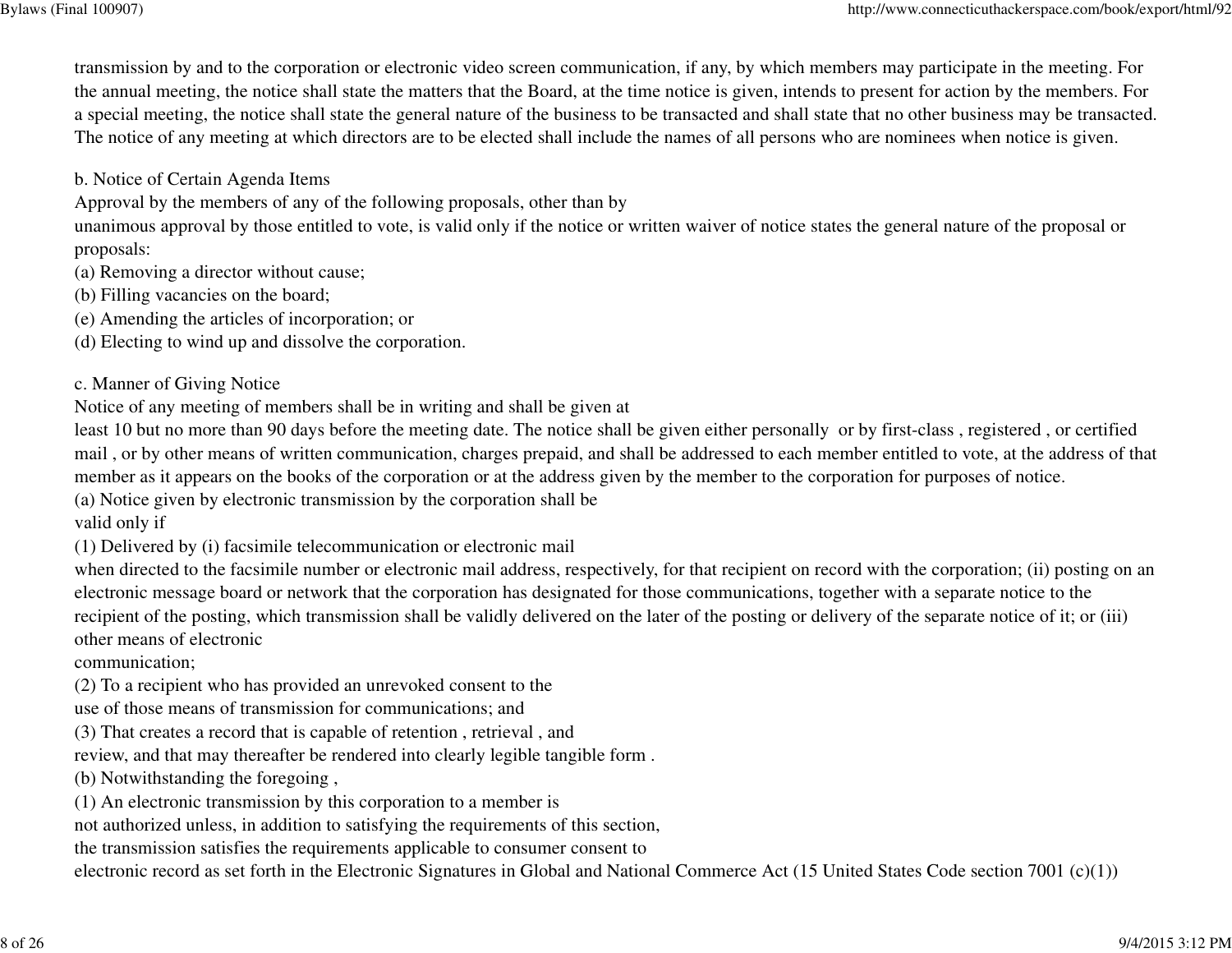Bylaws (Final 100907)

(2) Notice shall not be given by electronic transmission by the corporation after either of the following : (i) the corporation is unable to delivertwo

 consecutive notices to the member by that means or (ii) the inability so to deliver the notices to the member becomes known to the secretary, anyassistant secretary, or any other person responsible for the giving of the notice.

d. Affidavit of Mailing Notice

An affidavit of the mailing of any notice of any members' meeting, or of the

giving of such notice by other means, may be executed by the secretary,

assistant secretary, or any transfer agent of the corporation , and if so executed, shall be filed and maintained in the corporation's minute book.

#### **6.12. Quorum**

Thirty-four percent (34%) of the voting power shall constitute a quorum

 for the transaction of business at any meeting of members. If, however, the attendance at any general or annual meeting , whether in person or byproxy, is less than one third of the voting power, the members may

vote only on matters as to which notice of their general nature was given under Section 6.11 of these bylaws.

#### **6.13. Voting**

a. Eligibility to Vote

Subject to the Connecticut Non-Stock Corporation Law, all members in good standing on the record date as determined under Section 6.15 of these bylaws shall be entitled to vote at any meeting of members. Each member entitled to vote may cast one vote on each matter submitted to avote of the members. Members may not cumulate votes for the election of directors.

b. Manner of Voting

 Voting may be by voice or by ballot, except that any election of directors must be by ballot if demanded before the voting begins by any member at themeeting.

c. Number of Votes

 Each member entitled to vote may cast one vote on each matter submittedto a vote of the members.

d. Approval by Majority Vote

If a quorum is present, the affirmative vote of a majority of the voting

 power represented at the meeting, entitled to vote and voting on any matler, shall be deemed the act of the members unless otherwise required bythe Connecticut Non- Stock Corporation Law or by the articles of incorporation.

e. Waiver of Notice or Consent

The transactions of any meeting of members, however called or noticed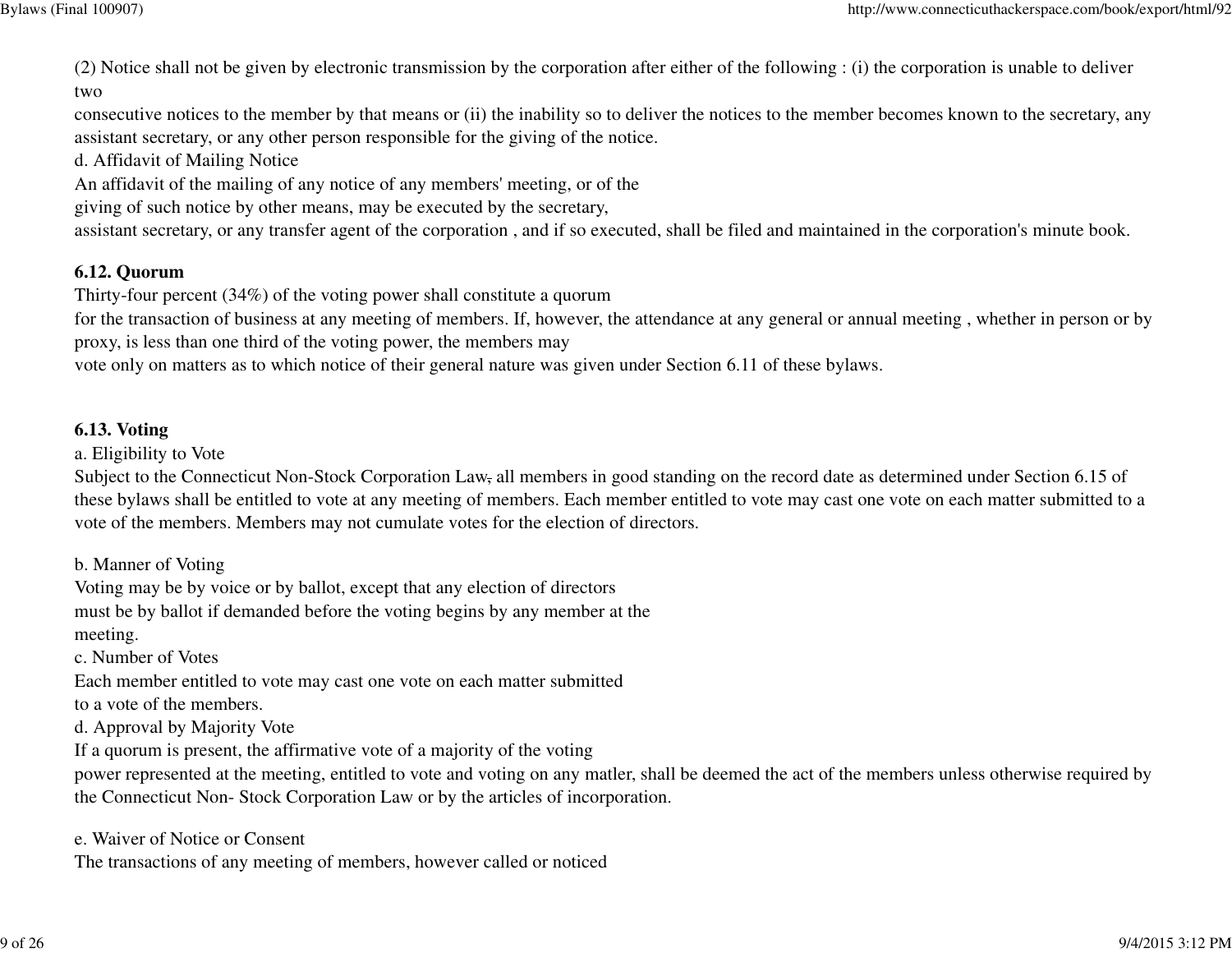and wherever held, shall be as valid as though taken at a meeting duly held after standard call and notice, if (a) a quorum is present either in person or by proxy, and (b) either before or after the meeting, each member entitled to vote, not present in person or by proxy, signs a writtenwaiver of notice, a consent to the holding of the meeting, or an approval of the minutes of the meeting . The waiver of notice, consent, orapproval need not specify either the business to be transacted or the purpose of the meeting except that, if action is taken or

proposed to be taken for approval of any matter specified in Section 6.11 .b. of

these bylaws, the waiver of notice, consent, or approval shall state the general

nature of the proposal. All such waivers, consents, or approvals shall be filed with the corporate records or made a part of the minutes of the meeting. A member's attendance at a meeting shall also constitute a waiver of notice of and presence at that meeting unless the member objects at the beginning of the meeting to the transaction of any business because the meeting was not lawfully called or convened. Also, attendance at ameeting is not a waiver of any right to object to the consideration of matters required to be included in the notice of the meeting but not soincluded, if that objection is expressly made at the meeting.

#### **6.14. Actions Without Meetings / Action by unanimous written consent**

Any action required or permitted to be taken by the members may be taken without a meeting, jf all members consent in writing to the action. The written consent or consents shall be filed with the minutes of the meeting . The action by written consent shall have the same force and effect as a unanimousvote of the members.

#### **6.15. Record Date**

 a. Record Date for Notice, Voting, and Other Board Actions For purposes of establishing the members entitled to receive notice of any meeting, entitled to vote at any meeting, or entitled to exercise any rights in any lawful action, the board of directors may, in advance, fix arecord date. The record date so fixed for (1) sending notice of a meeting shall be no more than 90 nor lessthan 10 days before the date of the meeting;(2) voting at a meeting shall be no more than 60 days before thedate of the meeting ;(3) taking any other action shall be no more than 60 days beforethat action.

#### b. Record Date for Actions Not Set by Board

 If not otherwise fixed by the board, the record date for determining members entitled to receive notice of a meeting of members shall be the nextbusiness day preceding the day on which notice is given or, if notice is waived, the next business day preceding the day on which the meeting isheld. If not otherwise fixed by the board, the record date for determining members entitled to vote at the meeting shall be the day on which the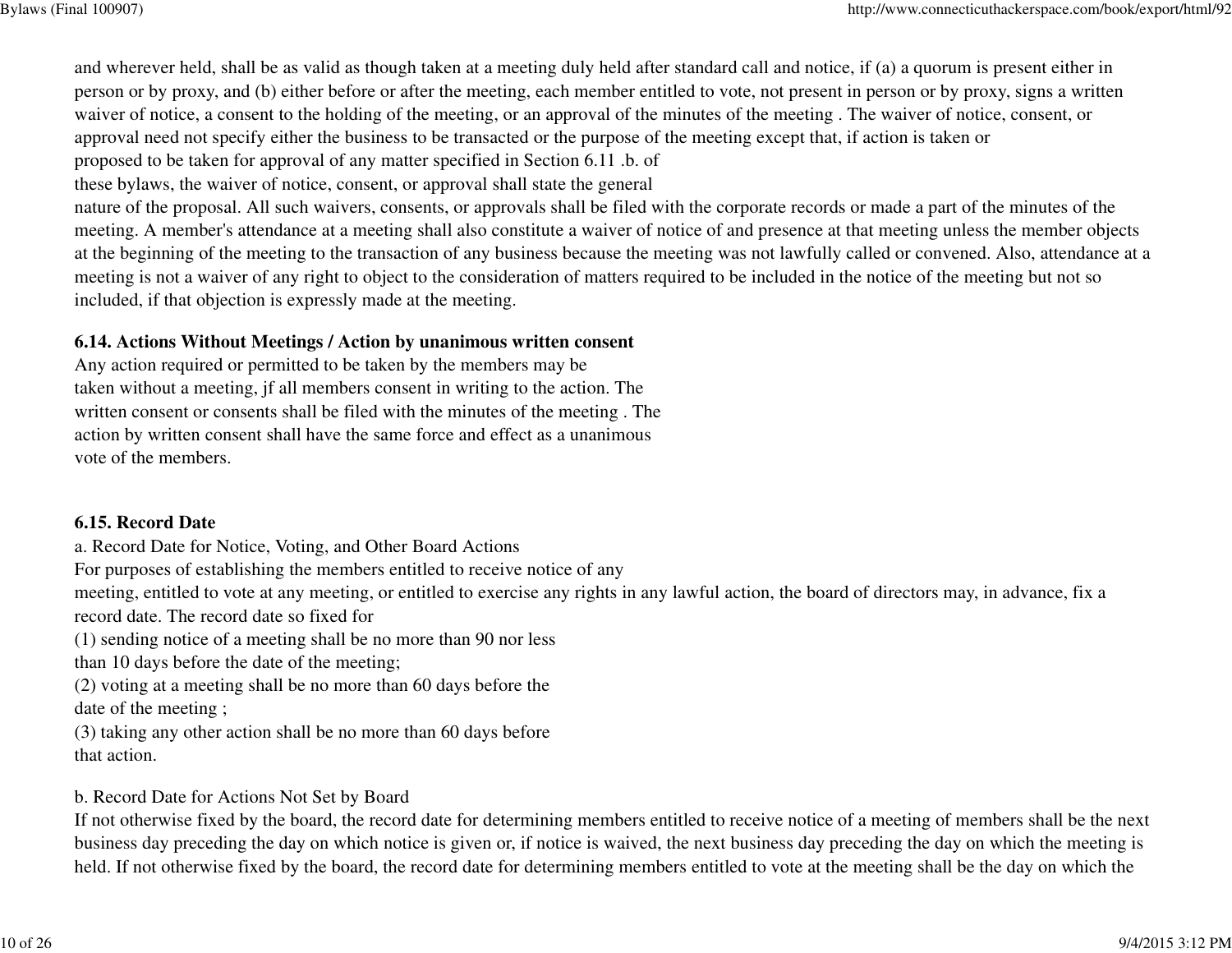#### meeting is held.

If not otherwise fixed by the board, the record date for determining members entitled to exercise any rights with respect to any other lawfulaction shall be the date on which the board adopts the resolution relating to that action, or the 60th day before the date of that action, whichever islater. For purposes of this Section, a person holding a membership at the close of business on the record date shall be a member of record.

### **6.16. Proxies**

a. Members' Proxy Rights

Each member entitled to vote shall have the right to do so either in person

or by one or more agents authorized by a written proxy, signed by the person

 and filed with the secretary of the corporation. A proxy shall be deemed signed if the member's name is placed on the proxy by the member orthe member's attorney-in-fact, whether by manual signature, typewriting, facsimiletransmission, or otherwise.

b. -intentionally left blank--

### c. Subject Matter of Proxy to Be Stated

Any proxy covering matters for which a vote of the members is required

shall not be valid unless the proxy sets forth the general nature of the matter to

 be voted on or, in an election of directors, the proxy lists the persons who have been nominated at the time the notice of the vote is given to the members. Such matters include amendments of the articles of incorporation or bylaws changing proxy rights; certain other amendments of the articles of incorporation; removal of directors without cause; filling vacancies on the board of directors; the sale, lease, exchange. conveyance,transfer, or other disposition of all or substantially all corporate assets, unless the transaction is in the usual and regular course of the corporation's activities; the principal terms of a merger or the amendment of a merger agreement; or the election to dissolve the corporation.d. Revocability of Proxies

No proxy shall be valid after the expiration of 11 months from the date of

 the proxy , unless provided otherwise in the proxy, except that the maximum term of a proxy shall be three years after the date of execution. Avalidly executed proxy shall continue in full force and effect until either

(a) it is revoked by the member executing it, before the vote is cast under

that proxy (i) by a writing delivered to the corporation stating that the proxy is

revoked, or (ii) by a subsequent proxy executed by that member and presented to the meeting, or (iii) as to any meeting, by that member's

personal attendance and voting at the meeting ; or

(b) written nolice of the dealh or incapacity of the maker of the proxy is

received by the corporation before the vote under that proxy is counted. A proxy may not be irrevocable.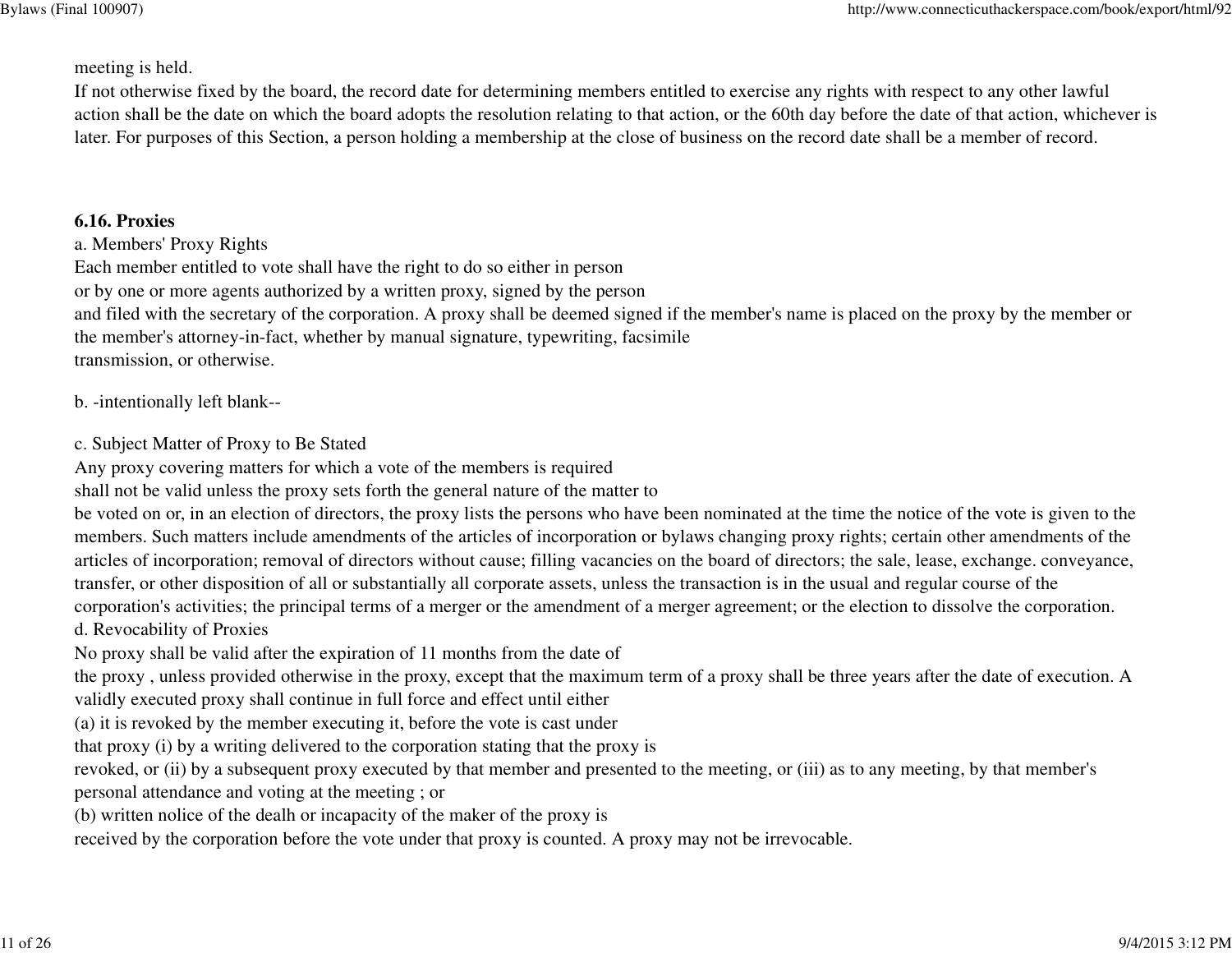### **6.17. Adjournment and Notice of Adjourned Meetings**

 Any members' meeting, whether or not a quorum is present, may be adjourned from time to time by the vote of the majority of the membersrepresented at the meeting, either in person or by proxy. No meeting may be

adjourned for more than 45 days. When a members' meeting is adjourned to

 another time or place, notice need not be given of the adjourned meeting if the time and place to which the meeting is adjourned (or the means ofelectronic transmission by and to the corporation or electronic video screen communication, if any, by which members may participate) are announced at the meeting at which adjournment is taken. If after adjournment a new record date is fixed for notice or voting, a notice of the adjourned meeting shall be given to each member who, on the record date for notice of the meeting, is entitled to vote at the meeting. At theadjourned meeting, the corporation may transact any business that might have been transacted at the original meeting.

Access:

Private

# **Article 7. Board of Directors**

Add new comment

### **7.1. General and Specific Powers of Board**

#### a. General Powers

Subject to the provisions and limitations of the Connecticut Non–Stock Corporation Law and any other applicable laws, and subject to anylimitations of the articles of incorporation or bylaws regarding actions that require approval of the members. the corporation's activities andaffairs shall be managed, and all corporate powers shall be exercised, by or under the direction of the board.

b. Specific Powers

Without prejudice to the general powers set forth in Section 7.1.a. of

these bylaws, but subject to the same limitations. the board shall have the powerto do the following :

(1) Appoint and remove, at the pleasure of the board, all corporate

officers, agents, and employees; prescribe powers and duties for them as are

consistent with the law, the articles of incorporation, and these bylaws; fix their

compensation; and require from them security for faithful service.

(2) Change the principal office or the principal business office in

Connecticut from one location to another: cause the corporation to be qualified to conduct its activities in any other state. territory. dependency,

 or country: conduct its activities in or outside Connecticut: and designate a place in or outside Connecticut for holding any meeting of members.(3) Borrow money and incur indebtedness on the corporation's

behalf and cause to be executed and delivered for the corporation's purposes, in the corporate name, promissory notes, bonds, debentures, deeds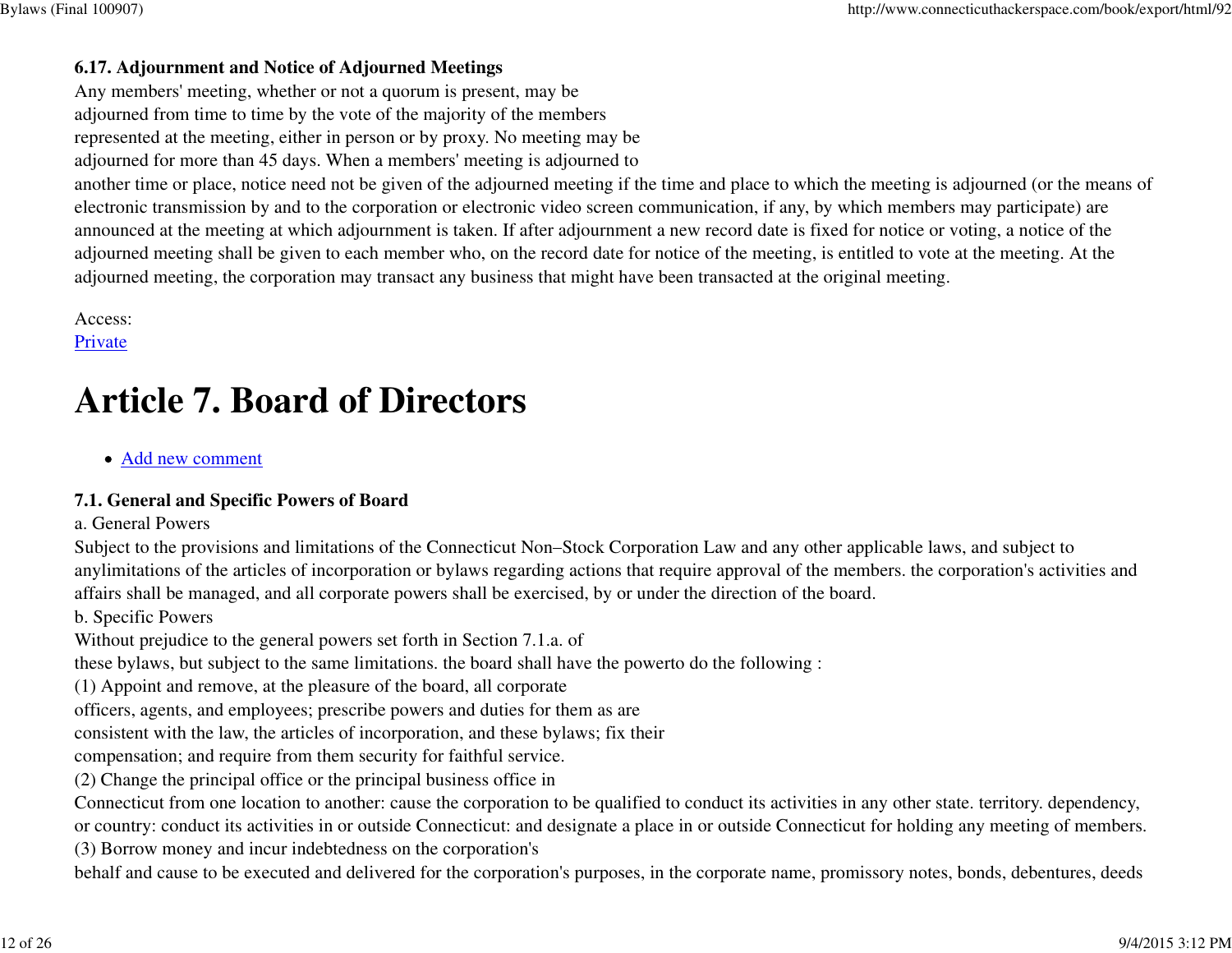of trust,

mortgages, pledges, hypothecations, and other evidences of debt and securities.

# **7 .2. Number of and Qualifications for Directors**

The board of directors shall consist of at least five (5) but no more than

 eleven (11) directors unless changed by amendment to these bylaws. The exact number of directors shall be fixed , within those limits, by aresolution adopted by the board of directors. [deleted - requirements of directors (none specified)]

# **7.3. Restriction on Interested Persons as Directors**

No more than 49 percent of the persons serving on the board may be

 "interested persons." An interested person is (a) any person compensated by the corporation for services rendered to it within the previous 12 months, whether as a full-time or part-time employee, independent contractor, or otherwise, excluding any reasonable compensation paid to a director as director; and (b) any brother, Sister, ancestor, descendant, spouse, brother-in-law, sister-in-law, son-in-law, daughter-in-law, motherin-law, or father-in-law of such person. However, any violation of this paragraph shall not affect the validity or enforceability of transactionsentered into by the corporation.

# **7.4. -- Intentionally left blank --**

### **7.5. Nominations and Elections of Directors**

a. Nominations by Committee

The chairman of the board or, if none, the president shall appoint a

 committee to nominate qualified candidates for election to the board at least 30 days before the date of any election of directors. The nominating committee shall make its report at least 21 days before the date of the election, and the secretary shall forward to each member, with the notice ofmeeting required by these bylaws, a list of all candidates nominated by committee.

b. Nominee's Right to Solicit Votes

The board shall formulate procedures that allow a reasonable opportunity

 for a nominee to communicate to members the nominee's qualifications and the reasons for the nominee's candidacy, a reasonable opportunity forthe nominee to solicit votes, and a reasonable opportunity for all members to choose among the nominees.

# **7.6. Vacancies on Board of Directors**

a. Events Causing Vacancies on Board

A vacancy or vacancies on the board of directors shall occur in the event

of (a) the death, removal, or resignation of any director; (b) the declaration by

resolution of the board of a vacancy in the office of a director who has been

convicted of a felony, declared of unsound mind by a court order, or found by

final order or judgment of any court to have breached a duty under Connecticut Non-Stock Corporation Law, Chapter 2, Article 3; (c) the vote of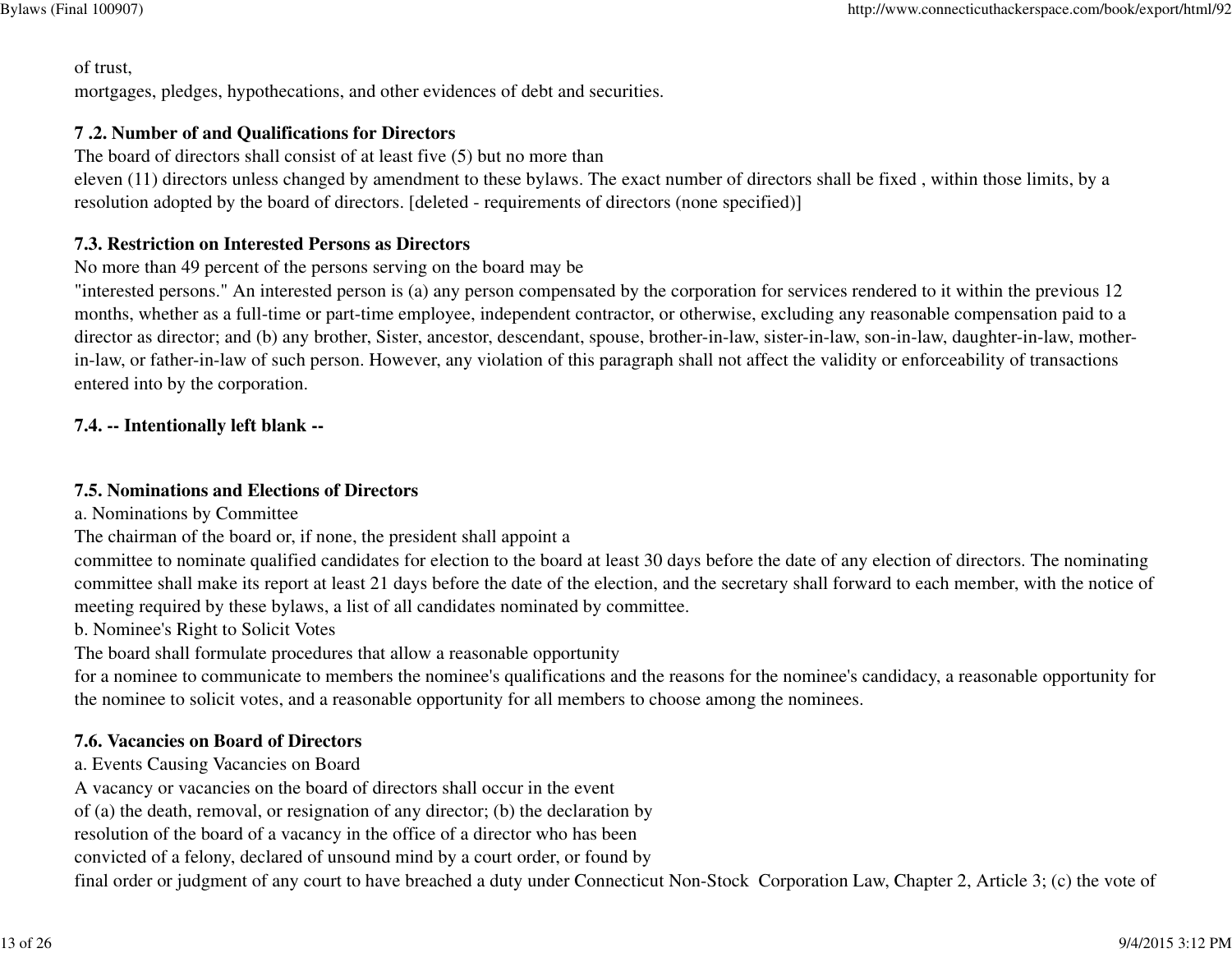the members or, if the corporation has fewer than 50 members, the vote of a majority of all members, to remove the director(s); (d) the increase of the authorized number of directors; or (e) the failure of the members, at any meeting of members at which any director or directors are to beelected, to elect the number of directors required to be elected at such meeting.

b. Resignation of Directors

Except as provided below, any director may resign by giving written notice

to the chairman of the board, if any, or to the president or the secretary of the

board. The resignation shall be effective when the notice is given unless it

specifies a later time for the resignation to become effective. If a director's

resignation is effective at a later time, the board may elect a successor to take

office as of the date when the resignation becomes effective.

Except on notice to the Connecticut Attorney General, no director may resignif the corporation would be left without a duly elected director ordirectors.

c. Removal of Directors

(1) Any or all directors may be removed without cause if:

(a) In a corporation with fewer than 50 members, the removal is

approved by a majority of all members

(b) In a corporation with 50 or more members, the removal is

approved by the members.

(2) Any director may be removed , with or without cause, by the vote of

 the majority of the members of the entire board of directors at a special meeting called for that purpose, or at a regular meeting, provided thatnotice of that meeting and of the removal questions are given as provided in Section 7.7. Any vacancy caused by the removal of a director shallbe filled as provided in Section 7.6. d.

(3) Any director who does not attend three successive board meetings

will automatically be removed from the board without board resolution unless (a)

 the director requests a leave of absence for a limited period of time, and the leave is approved by the directors at a regular or special meeting (if such leave isgranted, the number of board members will be reduced by one in determiningwhether a quorum is or is not present), (b) the directorsuffers from an illness ordisability that prevents him or her from attending meetings and the board byresolution waives the automatic, removal procedure of this subsection; or (c) the board by resolution of the majority of board members must agree before a director who has missed threemeetings may be reinstated ,

d. Filling Vacancies on Board of Directors

(1) Vacancies Filled by Board

Except for a vacancy created by the removal of a director by the

 members, vacancies on the board may be filled by approval of the board or, if thenumber of directors then in office is less than a quorum, by (1)the unanimouswritten consent of the directors then in office, (2) the affirmative vote of a majorityof the directors then in office at a meeting held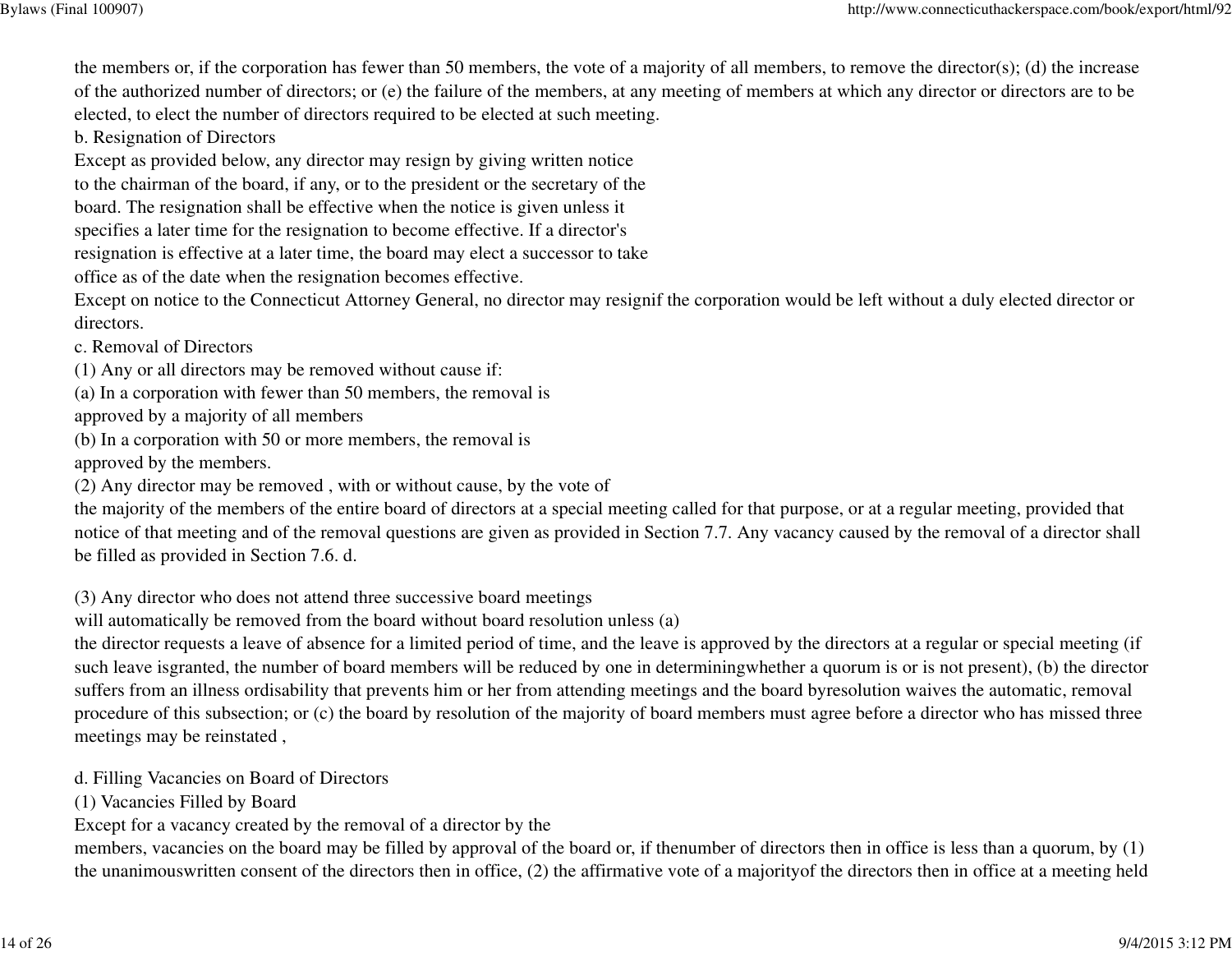according to notice or waivers of notice , or (3) a sole remaining director. The members may fill any vacancy not filled by the directors.

(2) Vacancies Filled by Members

The members may elect a director or directors at any time to fill any

vacancy or vacancies not filled by the directors.

e. No Vacancy on Reduction of Number of Directors

Any reduction of the authorized number of directors shall not result in any

director's being removed before his or her term of office expires.

# **7.7. Meetings of Board of Directors**

a. Place of Board Meetings

Meetings of the board shall be held at any place within or outside

 Connecticut that has been designated by resolution of the board or in the notice of the meeting or, if not so designated, at the principal office ofthe corporation.

b. Meetings by Telephone or Other Telecommunications Equipment

Any board meeting may be held by conference telephone, video screen

 communication, or other communications equipment. Participation in a meeting under this Section shall constitute presence in person at themeeting if both the following apply:

(1) Each member participating in the meeting can communicate

concurrently with all other members.

(2) Each member is provided the means of participating in all matters

before the board, including the capacity to propose, or to interpose an objection to, a specific action to be taken by the corporation.

c. Annual and Other Meetings

Immediately after each annual meeting of members, the board shall hold a

general meeting for purposes of organization, election of officers, and transaction of other business. Notice of this meeting is not required .

Other general meetings of the board may be held without notice at such

time and place as the board may fix from time to time.

d. Special Meetings

(1) Authority to Call Special Meetings

Special meetings of the board for any purpose may be called at any time

by the chairman of the board, if any, the president or any vice president, the

secretary, or any two directors.

(2) Notice of Special Meetings

Notice of the time and place of special meetings shall be given to each

director by (a) personal delivery of written notice: (b) first-class mail, postage

prepaid; (c) telephone, including a voice messaging system or other system or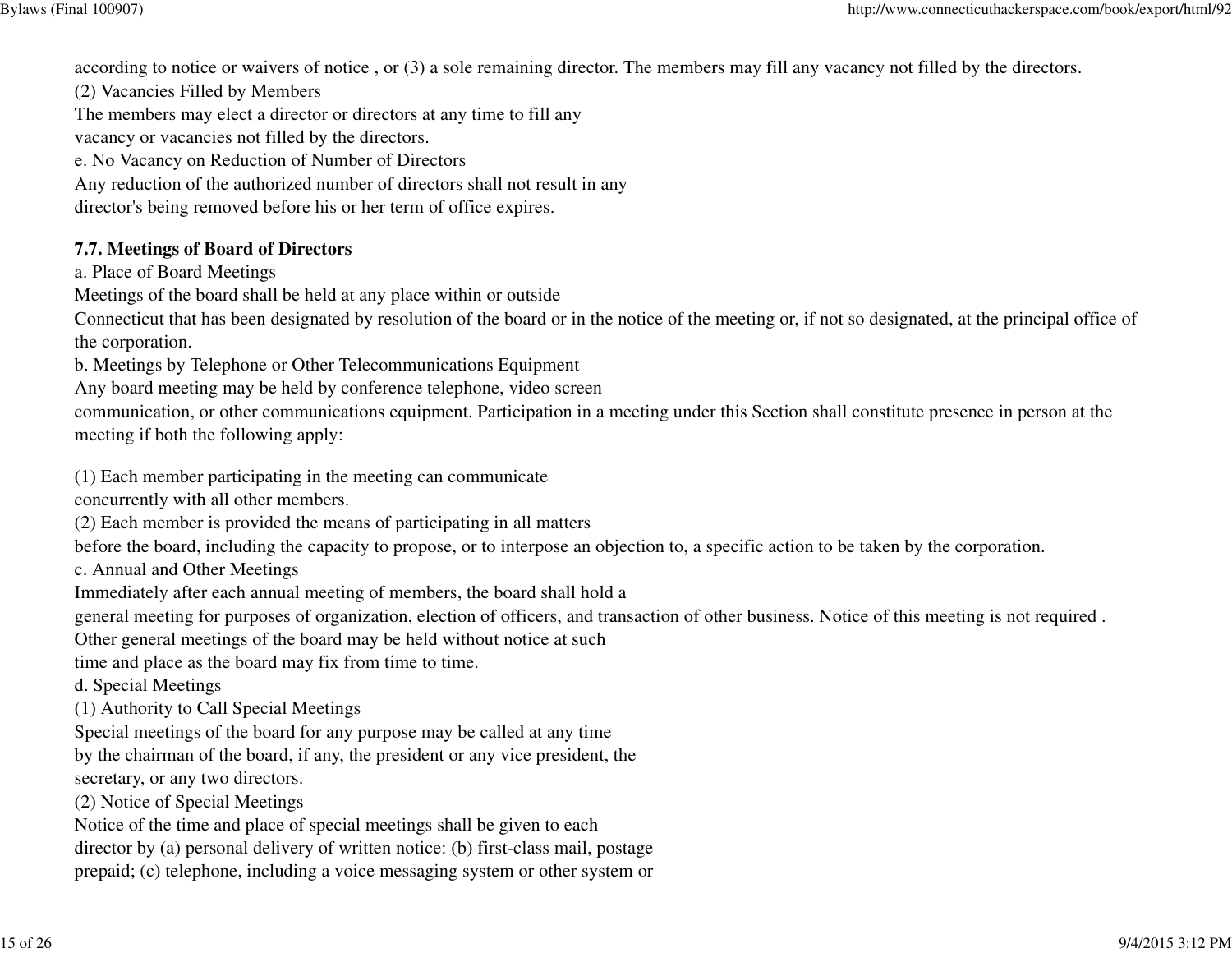technology designed to record and communicate messages, or by electronic

 transmission , either directly to the director or to a person at the director's office who would reasonably be expected to communicate that notice promptly to the director; (d) facsimile; (e) electronic mail; or (I) other electronic means. All such notices shall be given or sent to the director'saddress or telephone number as shown on the corporation's records.

Notices sent by first-class mail shall be deposited in the United States

mails at least five days before the time set for the meeting. Notices given by

personal delivery, telephone, or electronic transmission shall be delivered,

telephoned, or sent, respectively, at least 48 hours before the time set for themeeting.

The notice shall state the time of the meeting and the place, if the place is other than the corporation's principal office. The notice need not specify thepurpose of the meeting.

#### e. Quorum

A majority of the authorized number of directors shall constitute a quorum

for the transaction of any business except adjournment. Every action taken or

decision made by a majority of the directors present at a duly held meeting at

which a quorum is present shall be an act of the board, subject to the more

 stringent provisions of the Connecticut Non-Stock Corporation Law, including, without limitation, those provisions relating to (a) approval ofcontracts or transactions in which a director has a direct or indirect material financial interest, (b) approval of certain transactions between corporations having common directorships, (c) creation of and appointments to committees of the board, and (d) indemnification of directors. A meeting at which a quorum is initially present may continue to transact business, despite the withdrawal of some directors from that meeting, ifany action taken or decision made is approved by at least a majority of the required quorum for that meeting.

f. Waiver of Notice

Notice of a meeting need not be given to any director who, either before or

 after the meeting, signs a waiver of notice, a written consent to the holding of the meeting, or an approval of the minutes of the meeting. Thewaiver of notice or consent need not specify the purpose of the meeting. All such waivers, consents, and approvals shall be filed with the corporate records or made a part of the minutes of the meetings. Notice of a meeting need not be given to any director who attends the meetingand who, before or at the beginning of the meeting, does not protest the lack of notice.

g. Adjournment

A majority of the directors present, whether or not a quorum is present,

may adjourn any meeting to another time and place.

h. Notice of Adjourned Meeting

Notice of the time and place of holding an adjourned meeting need not be

given unless the original meeting is adjourned for more than 24 hours. If the

original meeting is adjourned for more than 24 hours, notice of any adjournment to another time and place shall be given, before the time of the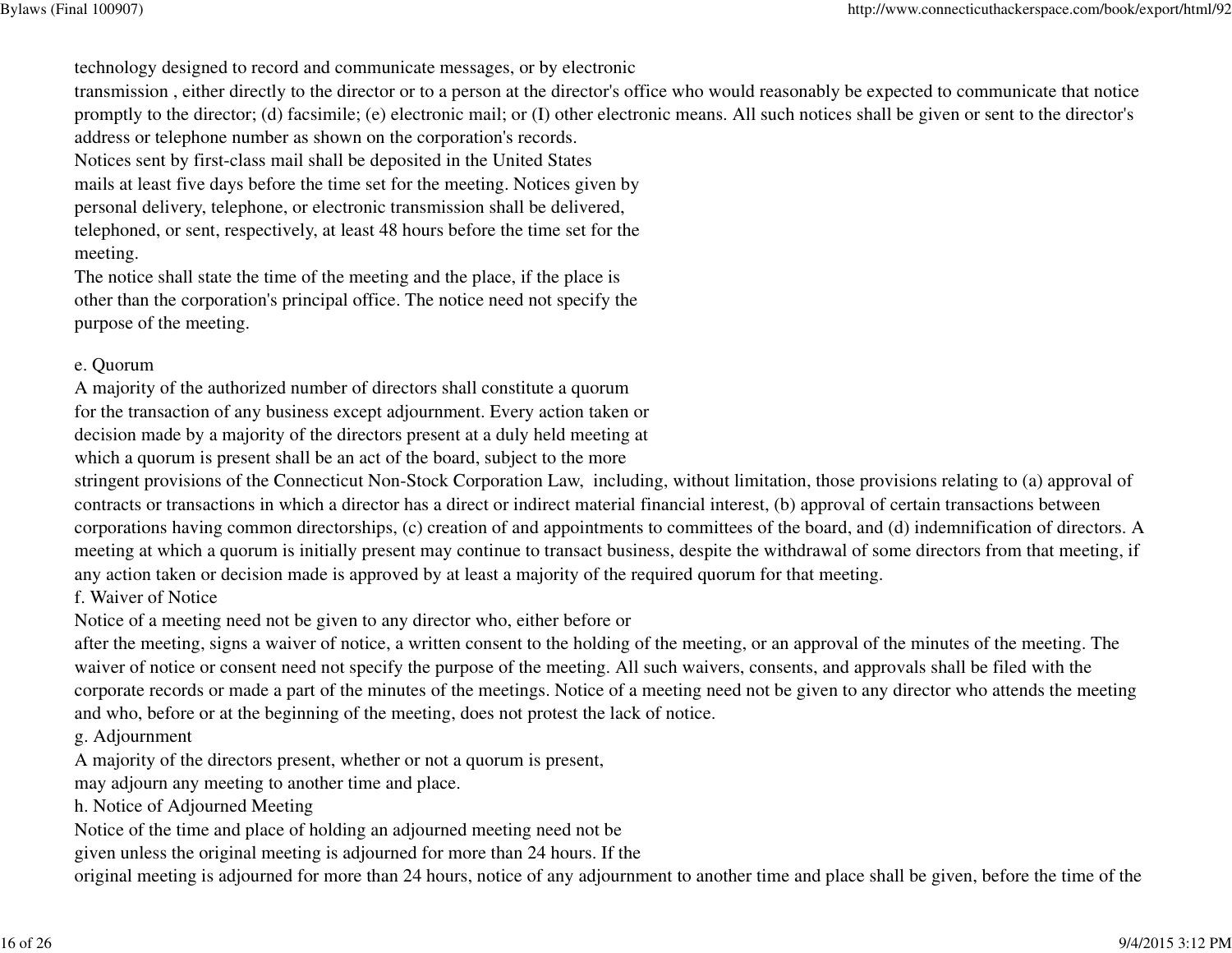adjourned meeting, to the directors who were not present at the time of the adjournment.

#### **7.8. Action Without a Meeting**

Any action that the board is required or permitted to take may be taken

 without a meeting if all board members consent in writing to the action; provided, however, that the consent of any director who has a materialfinancial interest in a transaction to which the corporation is a party and who is an "interested director" shall not be required for approval of that transaction. Such action by written consent shall have the sameforce and effect as any other validly approved action of the board.All such consents shall be filed with the minutes of the proceedings of the board.

#### **7.9. Compensation and Reimbursement**

 Directors may receive such compensation, if any, for their services as directors or officers, and such reimbursement of expenses, as the board mayestablish by resolution to be just and reasonable as to the corporation at the time that the resolution is adopted.

#### **7.10. Committees of Board of Directors**

a. Creation and Powers of Committees

 The board, by resolution adopted by a majority of the directors then in office, may create one or more committees, each consisting of two or moredirectors and no one who is not a director, to serve at the pleasure of the board.

Appointments to committees of the board shall be by majority vote of the

directors then in office. The board may appoint one or more directors as

 alternate members of any such committee, who may replace any absent member at any meeting. Any such committee shall have all the authorityof the board, to the extent provided in the board resolution, except that no committee may do the

following :

(a) Take any final action on any matter that, under the Connecticut Non-Stock Corporation Law , also requires approval of the members orapproval of a majority of all members;

(b) Fill vacancies on the board or any committee of the board;

(c) Fix compensation of the directors for serving on the board or on anycommittee;

(d) Amend or repeal bylaws or adopt new bylaws;

(e) Amend or repeal any resolution of the board that by its express termsis not so amendable or repealable;

(I) Create any other committees of the board or appoint the members ofcommittees of the board;

(g) Expend corporate funds to support a nominee for director if more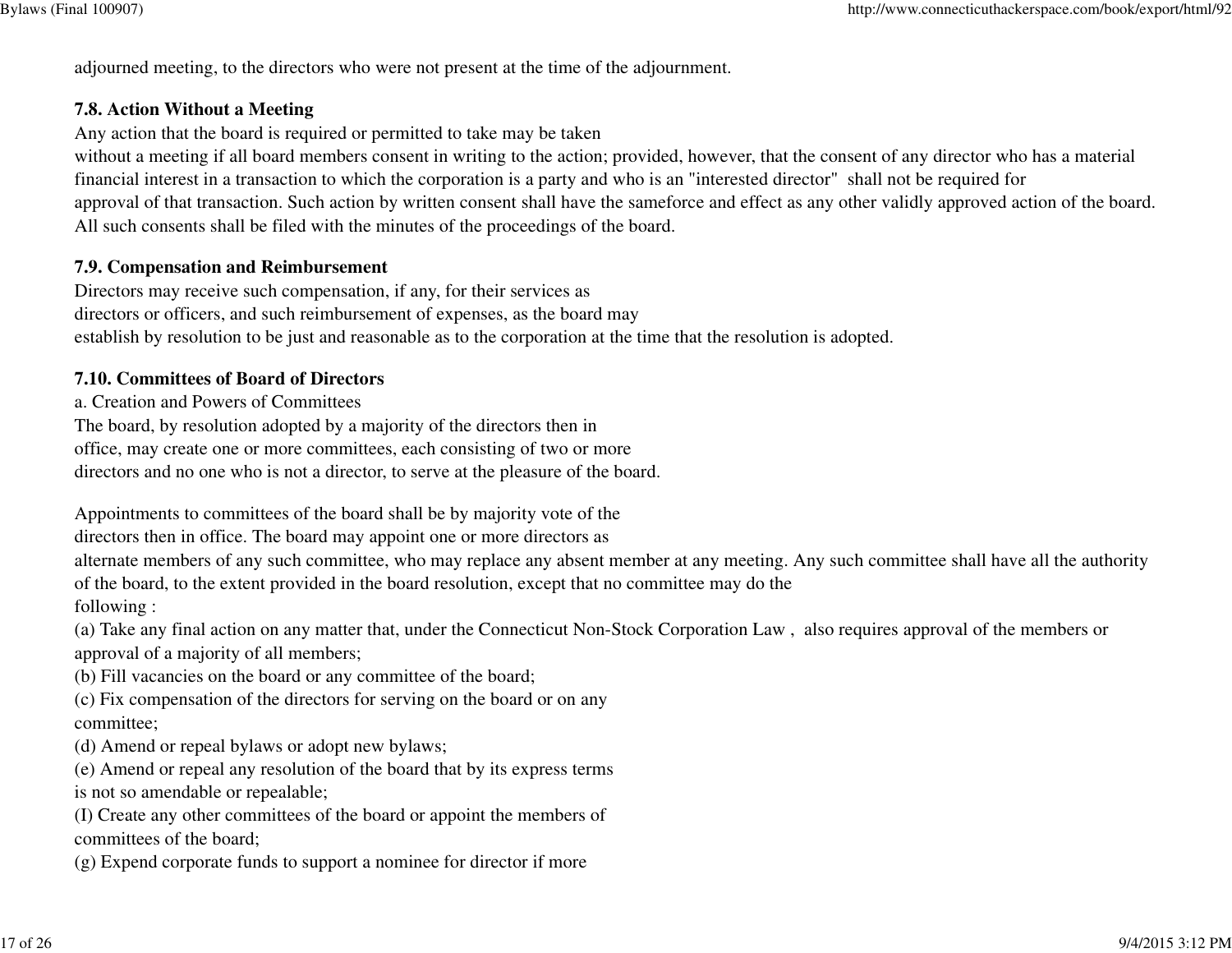people have been nominated for director than can be elected;

b. Executive Committee

Pursuant to Section 7.10.a. of these bylaws, the board may appoint two

or more directors of the corporation to serve as the executive committee of the

 board. The executive committee, unless limited by a resolution of the board, shall have and may exercise all the authority of the board in the management of the business and affairs of the corporation between meetings of the board; provided, however, that the executive committee shallnot have the authority of the board in reference to those matters enumerated in Section 7.10.a. All actions of the executive committee shall bereported to and ratified by the full board at the next duly scheduled board meeting.

#### c. Investment Committee

### This corporation shall have an investment committee comprised of not

less than three directors. The committee shall act with the care, skill, prudence, and diligence under the circumstances then prevailing that a prudent person acting in a like capacity and familiar with these matters would use in the conduct of an enterprise of like character and with likeaims to accomplish the purposes of the institution. Individual investments shall be considered as part of an overall investment strategy. The committee shall consider present and future financial requirements , expected total return, general economic conditions, the appropriate level ofrisk, appropriate levels of income, growth and long-tenm net appreciation, and the probable safety of the funds. The committee may retain professional money managers, and shall develop an investment policy that shall be reconsidered at least annually, in light of the changing needsof the corporation , economic conditions, and any other factors that may affect the corporation's tolerance of risk and need for income. The committee may recommend the retention of property contributed by a donor (whether or not it produces income), and a donor's request should bea factor in making the determination of whether to sell-a particular asset contributed by a donor.

#### d. Meetings and Action of Committees

Meetings and actions of committees of the board shall be governed by,

held, and taken under the provisions of these bylaws concerning meetings and other board actions, except that the time for general meetings ofsuch

committees and the calling of special meetings of such committees may be set

either by board resolution or, if none, by resolution of the committee. Minutes of each meeting shall be kept and shall be filed with the corporaterecords. The board may adopt rules for the governance of any committee as long as the rules are consistent with these bylaws. If the board hasnot adopted rules, the committee may do so.

Access: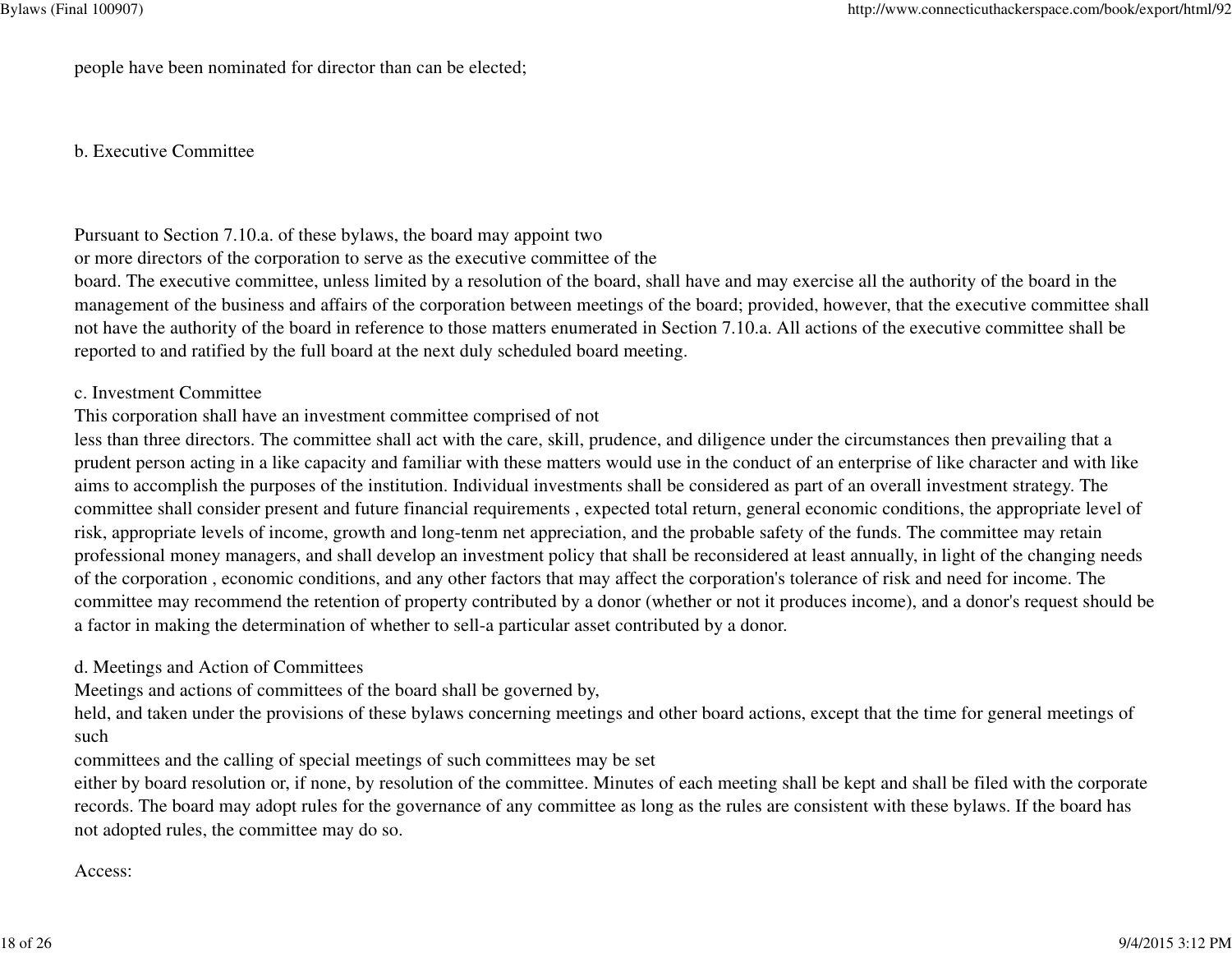#### Private

# **Article 8. Officers of the Corporation**

#### Add new comment

#### **8.1. Offices Held**

 The officers of this corporation shall be a chairman of the board, a president, a secretary, and a Treasurer. The corporation, at the board's discretion, may also have one or more vice presidents, one or more assistantsecretaries, one or more assistant treasurers, and such other officers as may beappointed under Section 8.3 of these bylaws.Any number of offices may be held by the same person, except thatneither the secretary nor the Treasurer may serve concurrently aseither the president or the chairman of the board.

#### **8.2. Election of Officers**

 The officers of this corporation, except any appointed under Section 8.3 of these bylaws, shall be chosen annually by the board and shall serve at the pleasure of the board, subject to the rights of any officer under any employmentcontract.

#### **8.3. Appointment of Other Officers**

 The board may appoint and authorize the chairman of the board, the president, or another officer to appoint any other officers that the corporation mayrequire. Each appointed officer shall have the title and authority. hold office forthe period, and perform the duties specified in the bylaws or established by theboard.

# **8.4. Removal of Officers**

 Without prejudice to the rights of any officer under an employmentcontract, the board may remove any officer with or without cause. An officer whowas not chosen by the board may be removed by any other officer on whom theboard confers the power of removal.

### **B.S. Resignation of Officers**

Any officer may resign at any time by giving written notice to the board.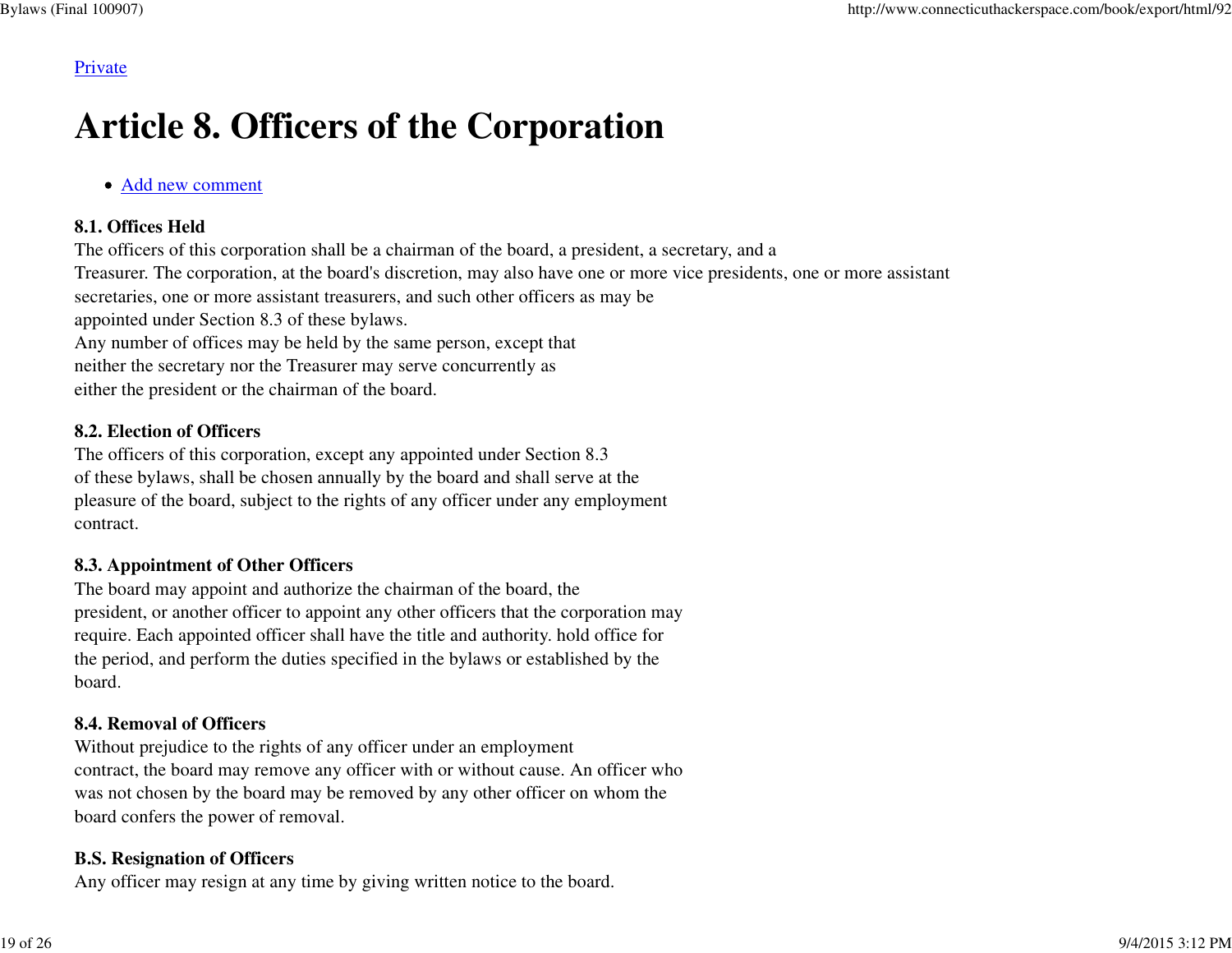The resignation shall take effect on the date the notice is received or at any latertime specified in the notice. Unless otherwise specified in the notice, the resignation need not be accepted to be effective. Any resignation shall be withoutprejudice to any rights of the corporation under any contract to which the officeris a party.

#### **8.6. Vacancies in Office**

A vacancy in any office because of death, resignation, removal,disqualification, or any other cause shall be filled in the manner prescribed in these bylaws for normal appointments to that office, provided, however, thatvacancies need not be filled on an annual basis.

#### **8.7. Responsibilities of Officers**

a. Chairman of the Board

 He or she shall preside at board meetings and shall exercise and perform such other powers and duties asthe board may assign from time to time. If there is no president, the chairman of the board shall also be the chief executive officer and shall have the powers andduties of the president of the corporation set forth in these bylaws.

#### b. President

Subject to such supervisory powers as the board may give to the chairman of the board, if any, and subject to the control of the board, the president shall be the general manager of the corporation and shall supervise,direct, and control the corporation's activities, affairs, and officers. The president shall preside at all members' meetings and, in the absence of the chairman of theboard, or if none, at all board meetings. The president shall have such otherpowers and duties as the board or the bylaws may require.

#### c. Vice Presidents

 If the president is absent or disabled, the vice presidents, if any, in order oftheir rank as fixed by the board, or, if not ranked , a vice president designated bythe board, shall perform all duties of the president. When so acting, a vice president shall have all powers of and be subject to all restrictions on the president. The vice presidents shall have such other powers and perform suchother duties as the board or the bylaws may require.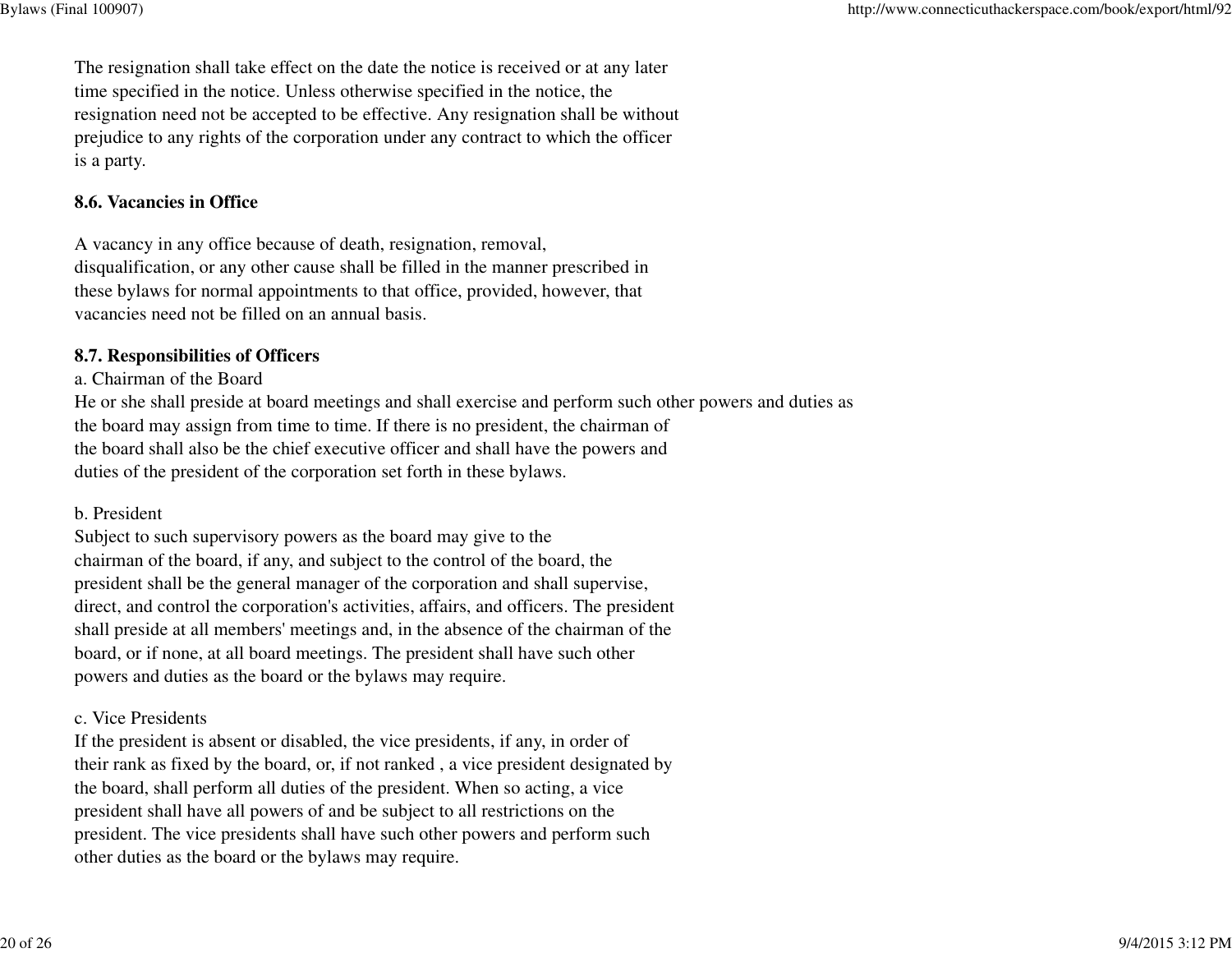#### d. Secretary

 The secretary shall keep or cause to be kept, at the corporation's principaloffice or such other place as the board may direct, a book of minutes of allmeetings, proceedings, and actions of the board, of committees of the board, and of members' meetings. The minutes of meetings shall include the time and place that the meeting was held; whether the meeting was annual, general, or special,and, if special, how authorized; the notice given; the names of persons present atboard and committee meetings; and the number of members present or represented at members' meetings. The secretary shall keep or cause to be kept, at the principalConnecticut office, a copy of the articles of incorporation and bylaws, as amended to date.The secretary shall keep or cause to be kept, at the corporation's principaloffice or at a place determined by resolution of the board, a record of the corporation's members, showing each member's name, address, and class ofmembership.

The secretary shall give, or cause to be given, notice of all meetings of members, of the board, and of committees of the board that these bylaws requireto be given. The secretary shall keep the corporate seal, if any, in safe custody and shall have such other powers and perform such other duties as the board orthe bylaws may require.

#### e. Treasurer

The Treasurer shall keep and maintain, or cause to be kept and maintained, adequate and correct books and accounts of the corporation'sproperties and transactions. The Treasurer shall send or cause to be given to the members and directors such financial statements and reports as arerequired to be given by law, by these bylaws, or by the board. The books of account shall be open to inspection by any director at all reasonable times.The Treasurer shall (i) deposit, or cause to be deposited, all money and other valuables in the name and to the credit of the corporation withsuch depositories as the board may designate; (ii) disburse the corporation's funds as the board may order; (iii) render to the president, chairman of the board,if any, and the board , when requested , an account of all transactions as chieffinancial officer and of the financial condition of the corporation; and (iv) have such other powers and perform such other duties as the board or the bylaws mayrequire .

If required by the board, the Treasurer shall give the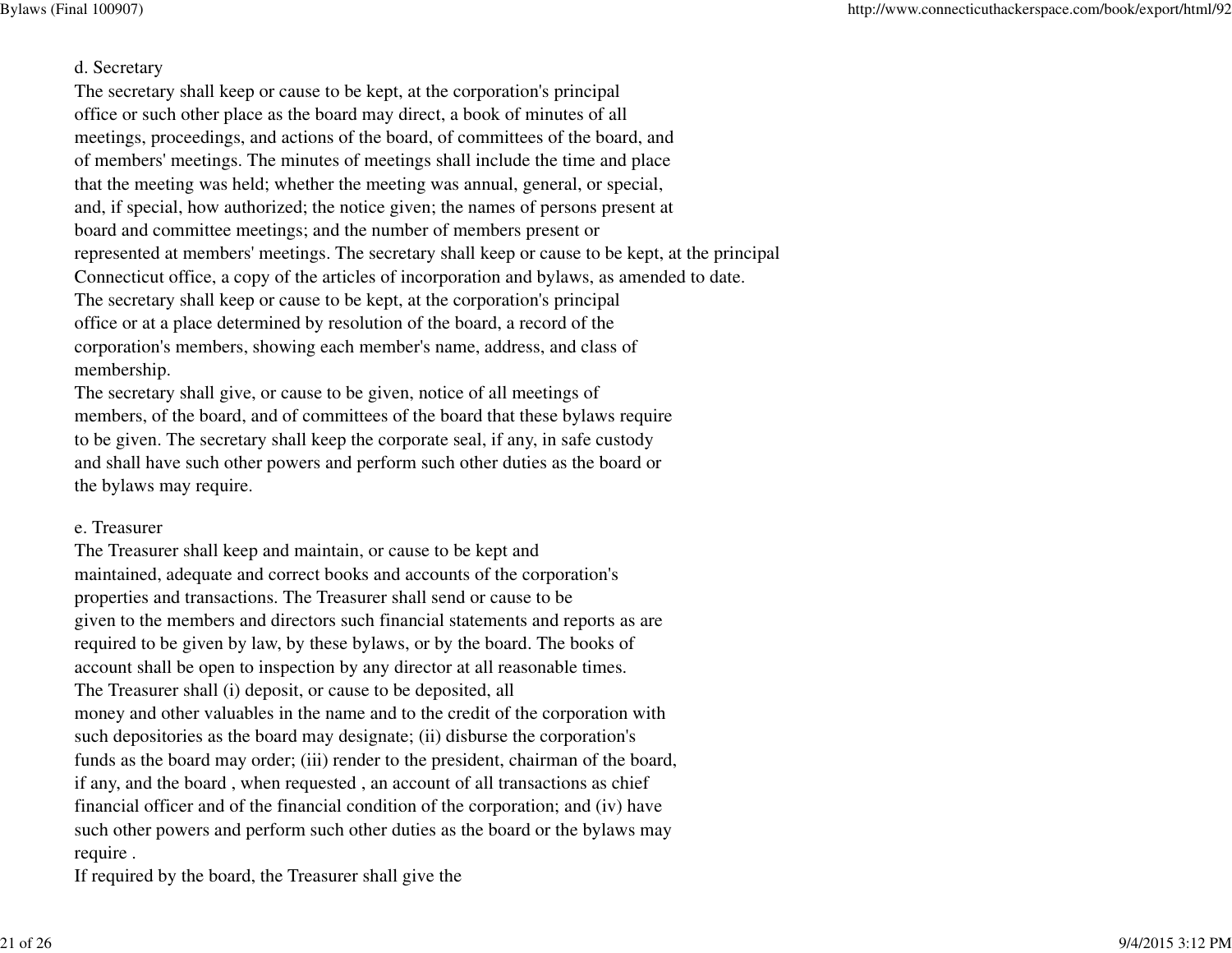corporation a bond in the amount and with the surety or sureties specified by the board for faithful performance of the duties of the office and for restoration to thecorporation of all of its books, papers, vouchers, money, and other property ofevery kind in the possession or under the control of the Treasurer onhis or her death, resignation, retirement, or removal from office.

Access: Private

# **Article 9. Contracts with Directors**

#### Add new comment

No director of this corporation nor any other corporation, firm , association,or other entity in which one or more of this corporation's directors are directors orhave a material financial interest, sha ll be interested, directly or indirectly, in anycontract or transaction with this corporation, unless (a) the material factsregarding that director's financial interest in such contract or transaction or

regarding such common directorship, officership, or financial interest are fully

 disclosed in good faith and noted in the minutes, or are known to all members of the board prior to the board's consideration of such contract ortransaction; (b) such contract or transaction is authorized in good faith by a majority of the boardby a vote sufficient for that purpose withoutcounting the votes of the interested directors; (c) before authorizing or approving the transaction, the board considers and in good faith decidesafter reasonable investigation that the corporation could not obtain a more advantageous arrangement with reasonable effort under the circumstances; and (d) the corporation for its own benefit enters into the transaction, which is fair and reasonable to the corporation at the time the transaction is entered into. This Section does not apply to a transaction that is part of an educational or charitable program of this corporationif it (a) is approved or authorized by the corporation in good faith and without unjustified favoritism and (b) results in a benefit to one or moredirectors or their families because they are in the class of persons intended to be benefited by the educational or charitable program of thiscorporation,

Access: Private

# **Article 10. Loans to Directors and Officers**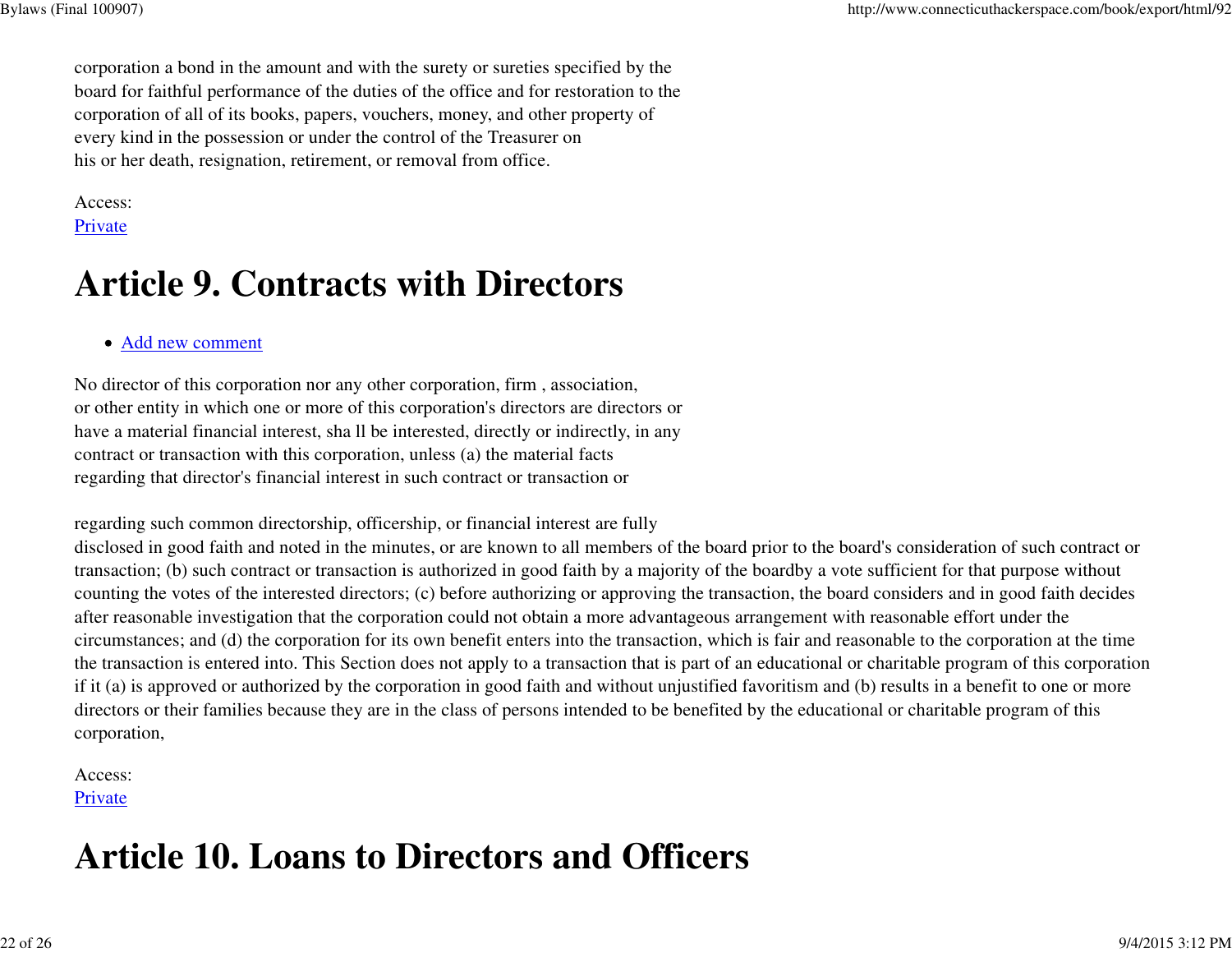#### Add new comment

This corporation shall not lend any money or property to or guarantee the

 obligation of any director or officer without the approval of the Connecticut Attorney General, provided , however, that the corporation may advance money to a director or officer of the corporation for expenses reasonably anticipated to be incurred in the performance of his or herduties if that director or officer would be entitled to reimbursement for such expenses by the corporation.

Access: Private

# **Article 11. Indemnification**

Add new comment

The Directors shall not be personally liable for the debts, liabilities or other obligations ofCT Hackerspace, Inc. and shall be indemnified by the corporation to the fullest extent permissibleunder the laws of this state.

Access: **Private** 

# **Article 12. Insurance**

Add new comment

This corporation shall have the right, and shall use its best efforts, to purchase and maintain insurance to the full extent permitted by law on behalf of its officers, directors, employees, and other agents, to cover any liability asserted against or incurred by any officer, director, employee,or agent in such capacity or arising from the officer's, director's, employee's, or agent's status as such.

Access: Private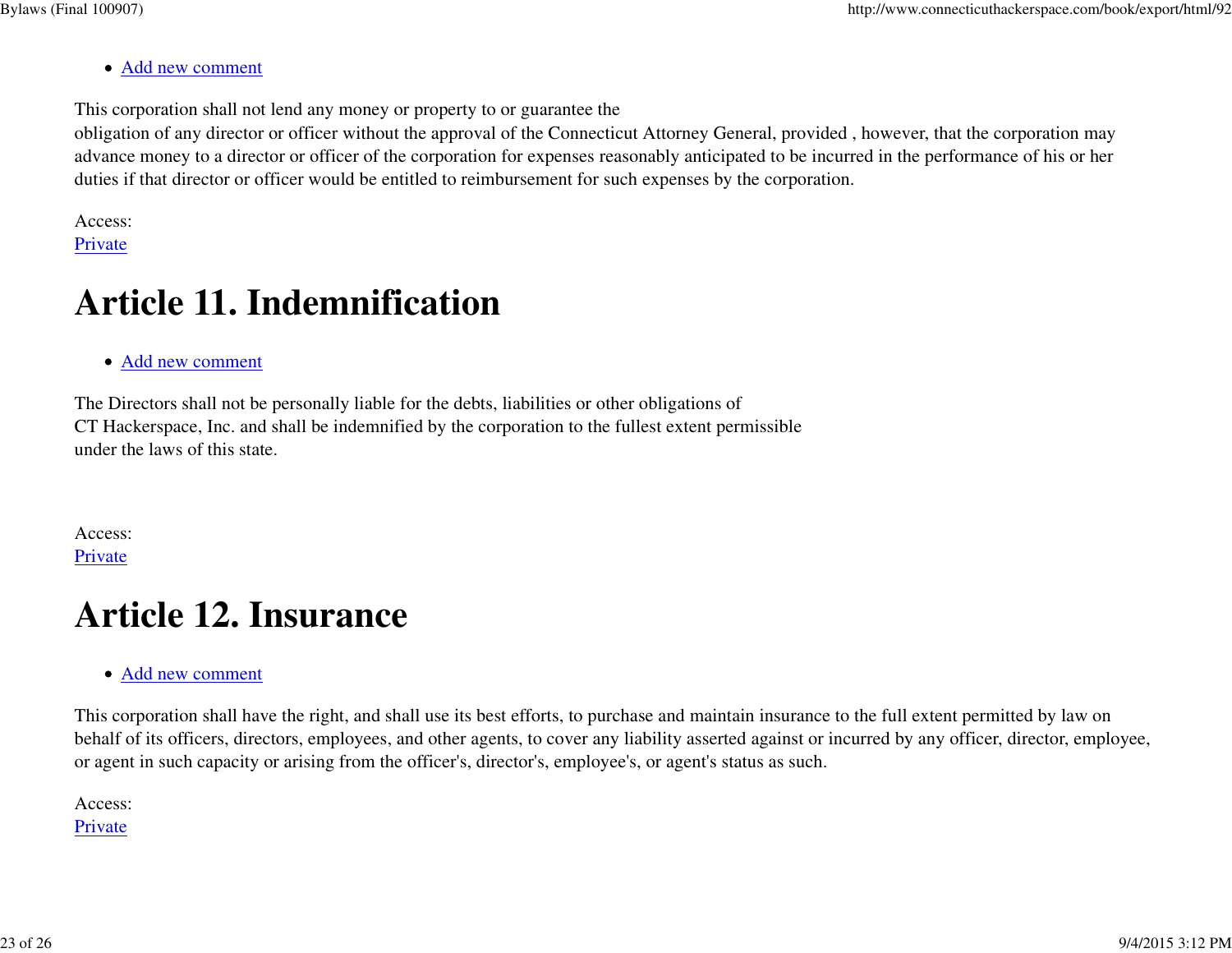# **Article 13 Maintenance of Corporate Records**

#### Add new comment

This corporation shall keep the following:

(a) Adequate and correct books and records of account;

(b) Minutes of the proceedings of its members, board , and committees of

the board; and

(c) A record of each member's name, address, and class of membership.

The minutes and other books and records shall be kept either in written form or in any other form capable of being converted into clearly legibletangible form or in any combination of the two.

Access:

Private

# **Article 14. Inspection Rights**

- Add new comment
- 14.1. Members' Right to Inspecta. Membership Records

Unless the corporation provides a reasonable alternative as provided below, any member may do either or both of the following for a purposereasonably related to the member's interest as a member:

(1) Inspect and copy the records containing members' names,addresses, and voting rights during usual business hours on five days' priorwritten demand on the corporation, which must state the purpose for which theinspection rights are requested; or

(2) Obtain from the secretary of the corporation, on written demand

 and tender of a reasonable charge, a list of names, addresses, and voting rights of members who are entitled to vote for directors as of the mostrecent record date for which that list has been compiled, or as of the date, after the date of demand, specified by the member. The demand shallstate the purpose for which the list is requested. The secretary shall make this list available to the member on or before the later of ten days after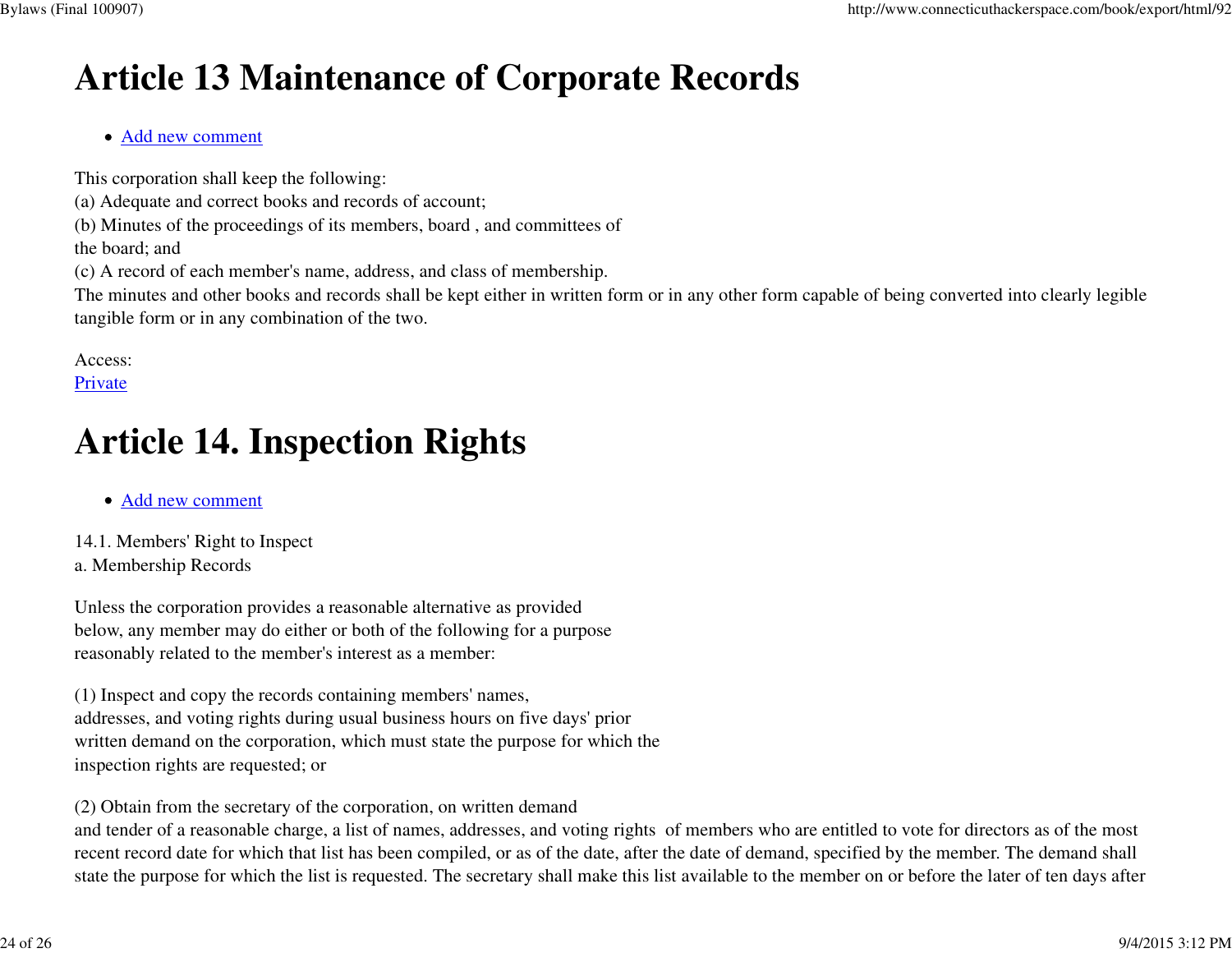the demand is received or the date specified in the demand as the date as of which the list is to be compiled. The corporation may, within ten business days after receiving a demand under this Section, make a written offer of an alternative method of reasonable and timely achievement ofthe proper purpose specified in the demand without providing access to or a copy of the membership list. Any rejection of this offer must be inwriting and must state the reasons the proposed alternative does not meet the proper purpose of the demand.

If the corporation reasonably believes that the information will be used for

 a purpose other than one reasonably related to a person's interest as a member, or if it provides a reasonable alternative under this Section , it may deny the member access to the membership list. Any inspection and copying under this Section may be made in person or by the member's agentor attorney. The right of inspection includes the right to copy and make extracts. This right of inspection extends to the records of any subsidiaryof the corporation .

b. Accounting Records and Minutes

On written demand on the corporation, any member may inspect, copy,

and make extracts of the accounting books and records and the minutes of the

 proceedings of the members, the board of directors, and committees of the board at any reasonable time for a purpose reasonably related to themember's interest as a member. Any such inspection and copying may be made in person or by the member's agent or attorney. This right ofinspection extends to the records of any subsidiary of the corporation .

c. Maintenance and Inspection of Articles and Bylaws

 This corporation shall keep at its principal Connecticut office the original or a copy of the articles of incorporation and bylaws, as amended to thecurrent date, which shall be open to inspection by the members at all reasonable times during office hours. If the corporation has no business office in Connecticut, the secretary shall, on the written request of any member, furnish to that member a copy of the articles of incorporation andbylaws, as amended to the current date.

14.2. Directors' Right to Inspect

Every director shall have the absolute right at any reasonable time to

inspect the corporation's books, records , documents of every kind, physical

properties, and the records of each subsidiary. The inspection may be made in person or by the director's agent or attorney. The right ofinspection includes the right to copy and make extracts of documents,

#### Access:

Private

# **Article 15. Required Reports**

Add new comment